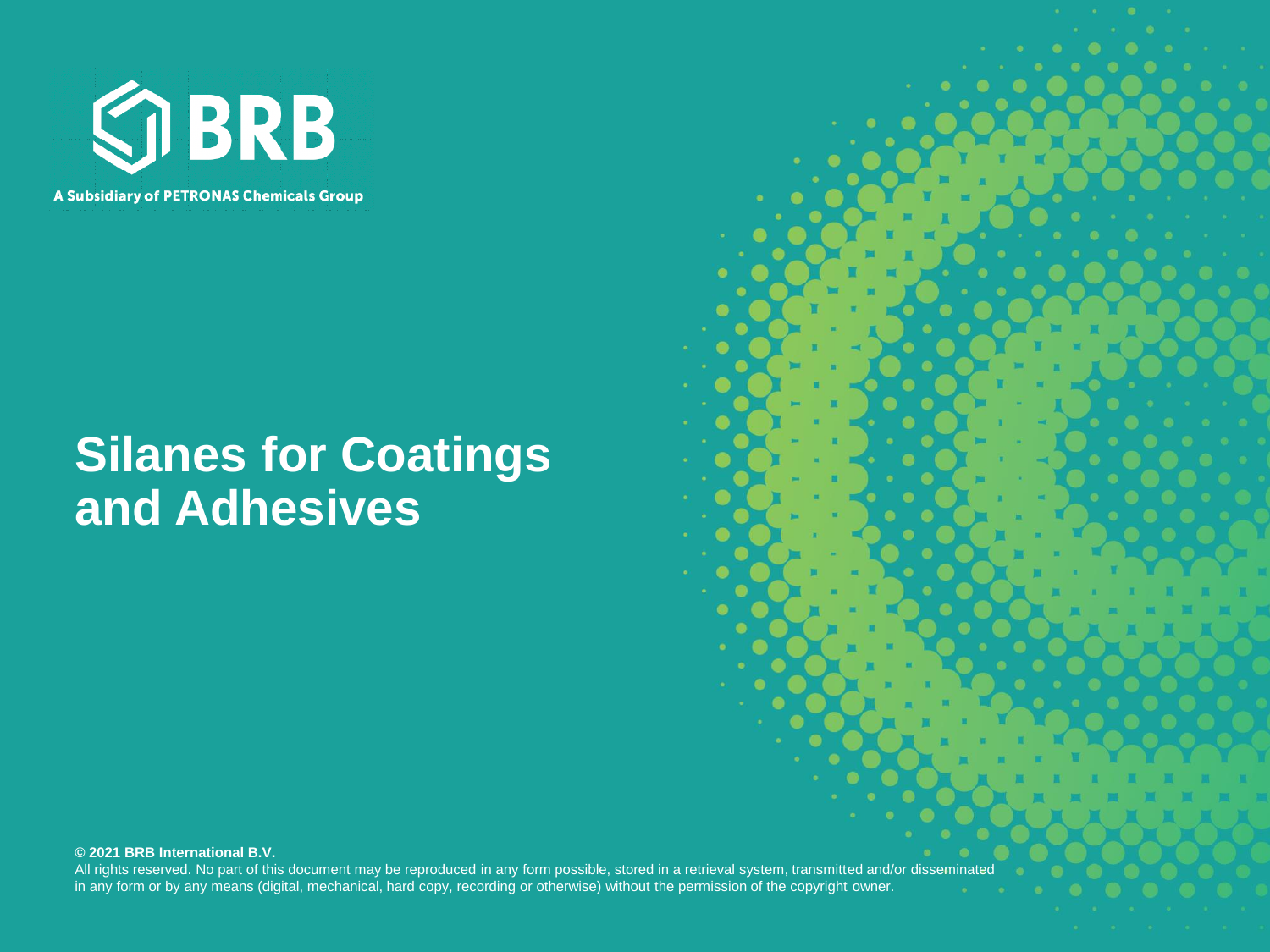# **Topics :**

- Chemistry of Silanes
- Silanes for Coatings
	- > Primer
	- > Polymerization
	- > Post Addition
- Silanes for Adhesives and Sealants
- Factors of Silane Reaction

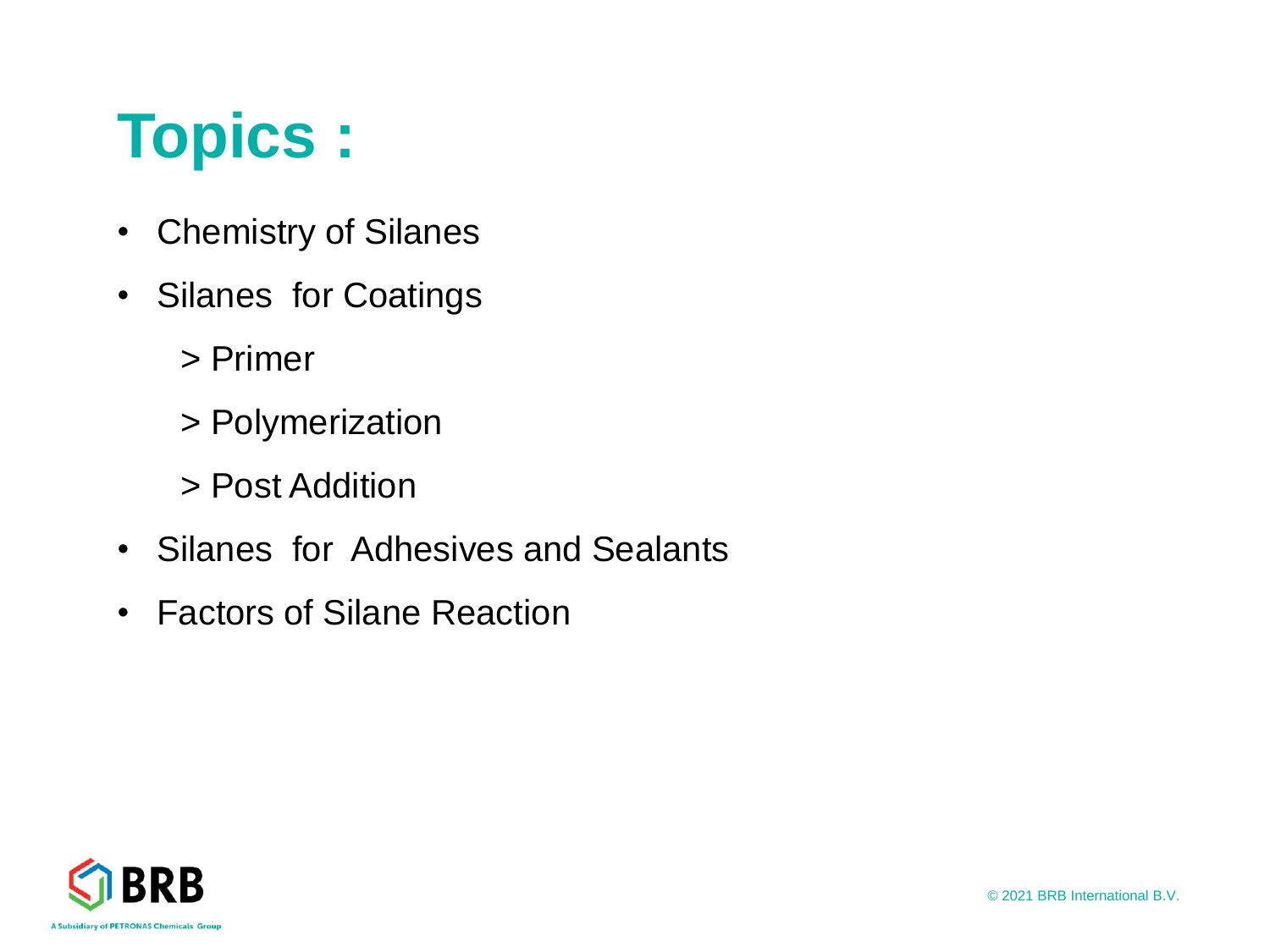# **Silane Structure**



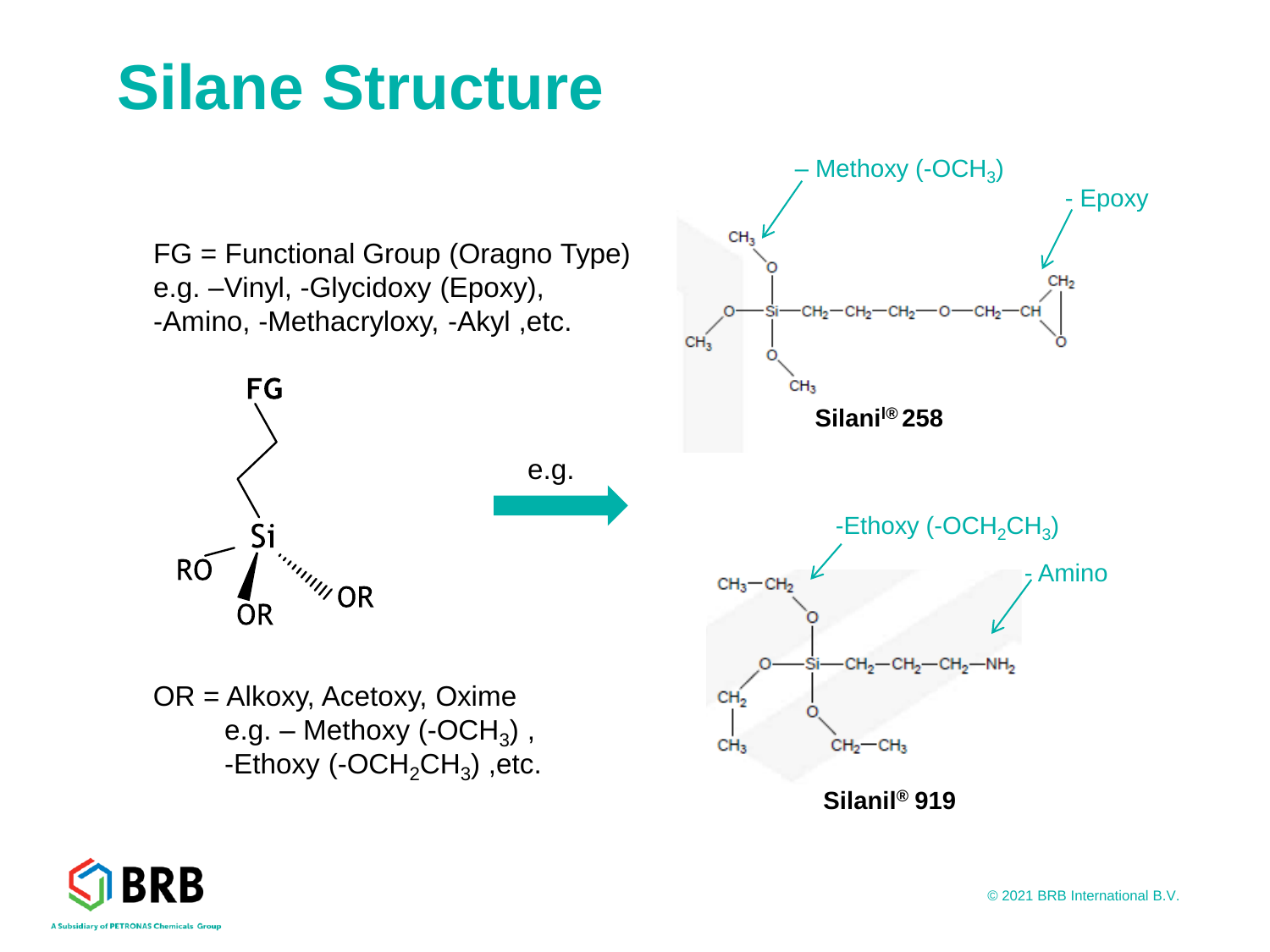# **How Silanes work**

Silanes are 2 step Reaction Chemical which most of them are monomer. When store under inert gas  $(\mathsf{N}_2)$ , Silanes will be non-reactive monomer in form of FG-Si-OR which -R or Akyl is non-reactive group .

However, **Silanes can be hydrolyzed by moisture** which -Si–OR will be changed to -Si- OH called **"Silanol"** group and be ready to react or bond to the substrates or the fillers **.**

**The change of –Si-OR to -Si-OH is called "Hydrolysis" which is the 1 st step of silane reaction** .

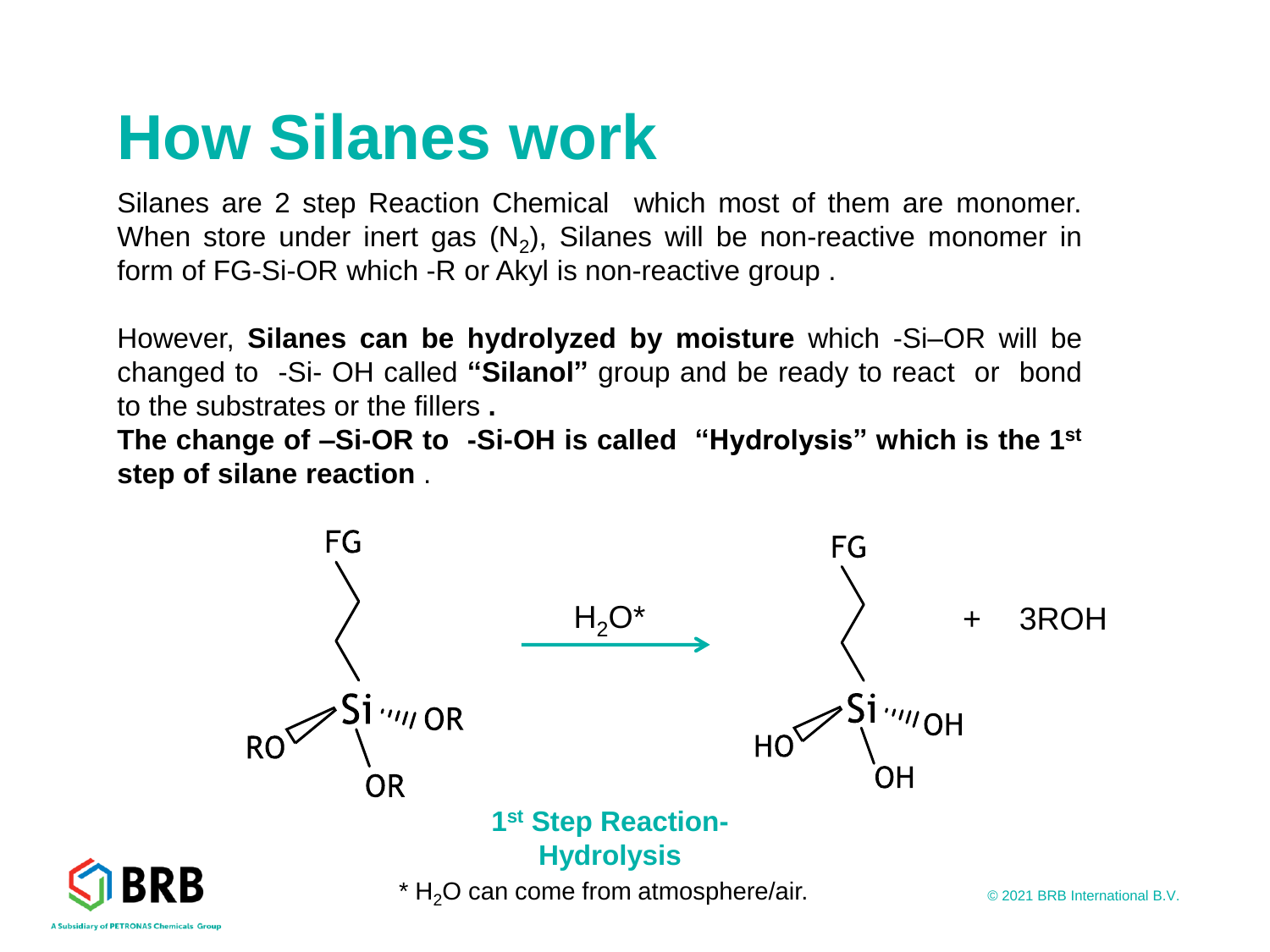# **How Silanes work**

2 nd step of the reaction is **"Condensation"**. After Hydrolysis , Silane contains "Silanol" group or Si-OH which is very reactive and ready to bond to substrates or fillers.

This bonding step is called **"Condensation"** which is function of adhesion promoter to the substrates or coupling/dispersing agent to the fillers



#### **2 nd Step Reaction-Condensation**

\* e.g. Application of Glass Fiber Surface Treatment



© 2021 BRB International B.V.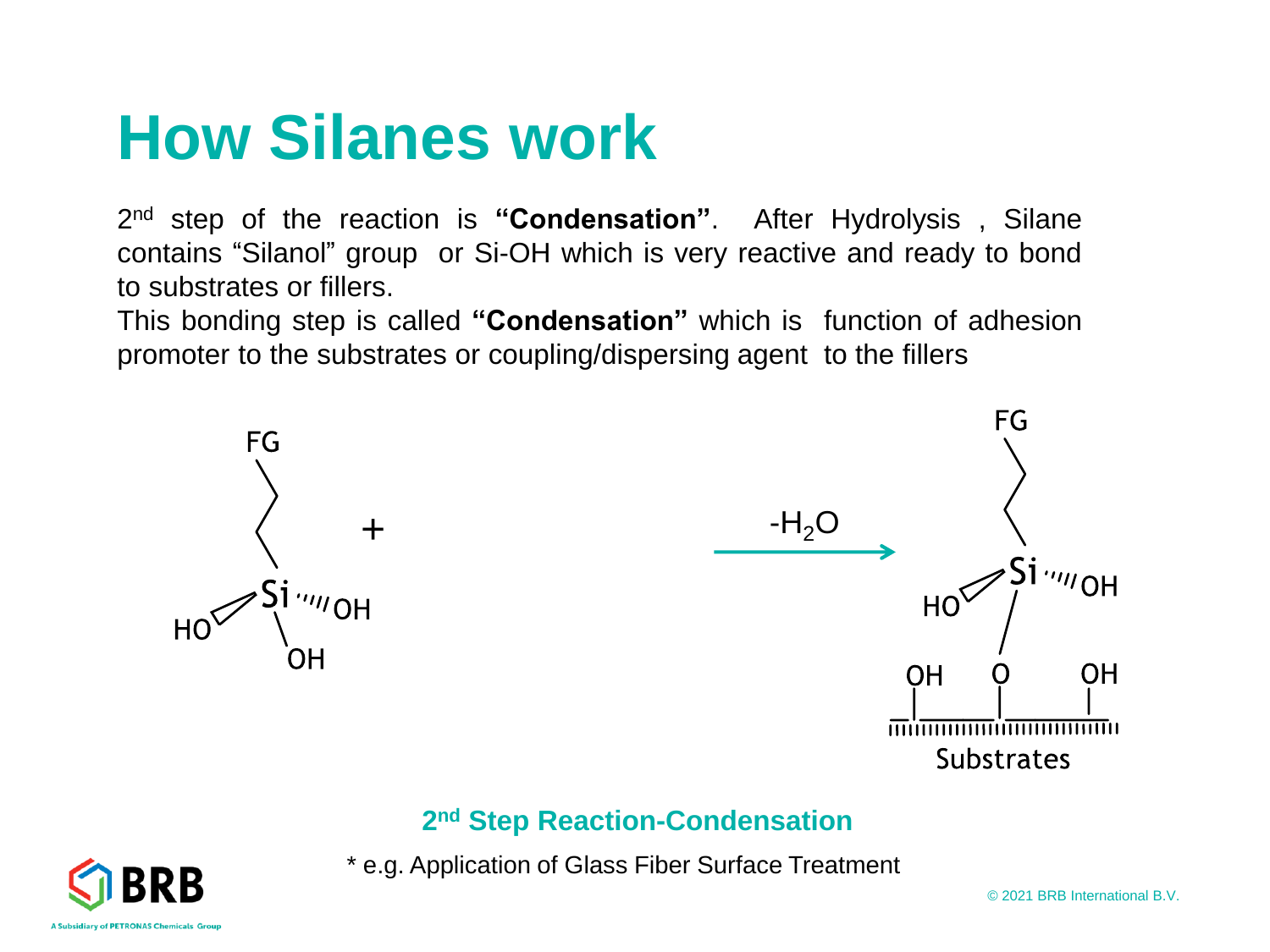



© 2021 BRB International B.V.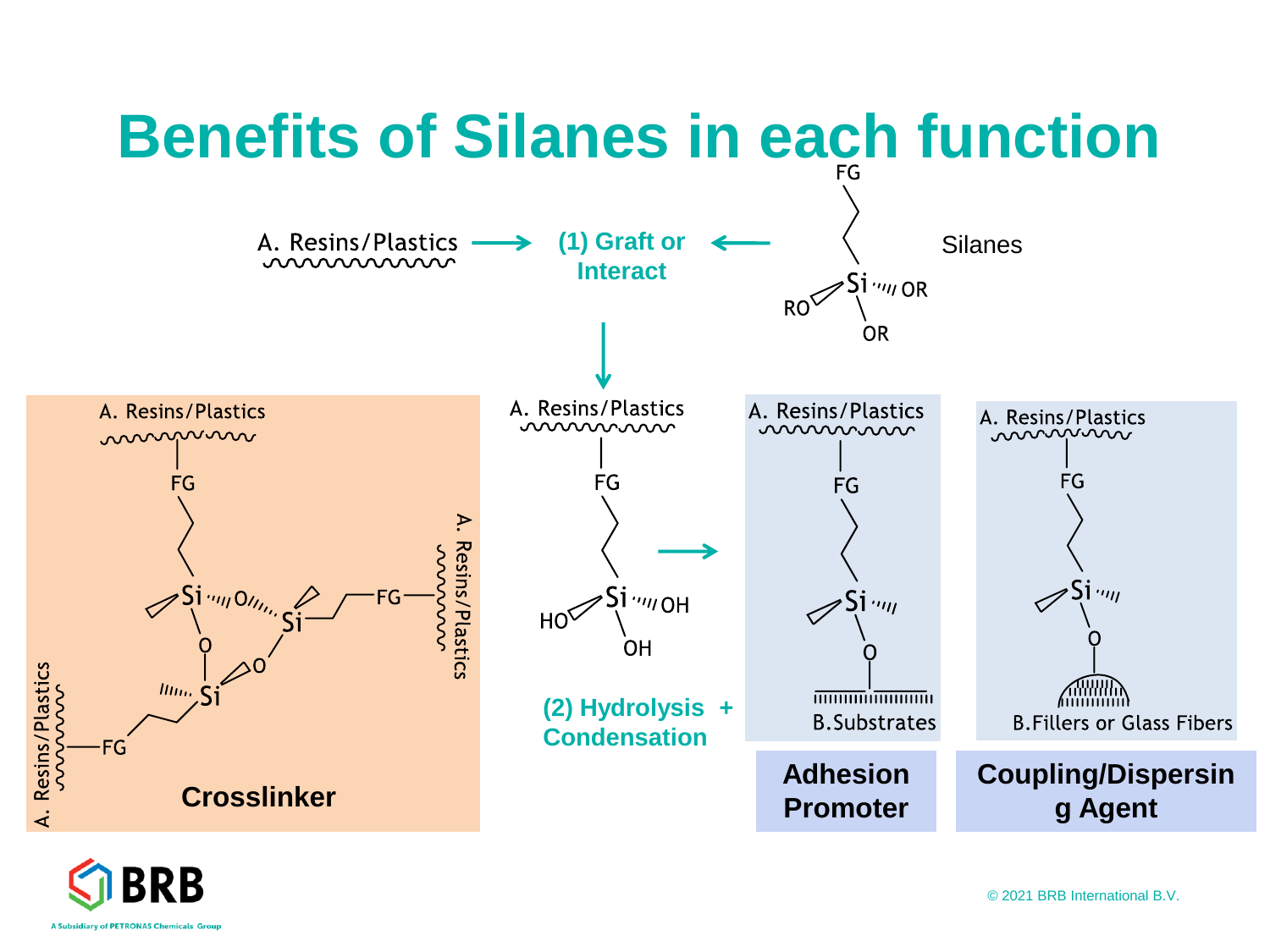# **Benefits of Silanes in each function**



- Create net work structure in Polymer
- Increase strength and hardness
- Longer service life of product
- Higher temperature resistance
- Higher scrub/scratch resistance



**Adhesion Promoter**

- Enhance adhesion performance btw resins and substrates
- Improve corrosion resistance and prevent corrosion's spreading from crack line .



#### **Coupling/Dispersin g Agent**

- Link btw resins and fillers, stay together as one system
- Optimize strength of composites
- Able to add higher filler loading
- Improve filler's dispersion in resins

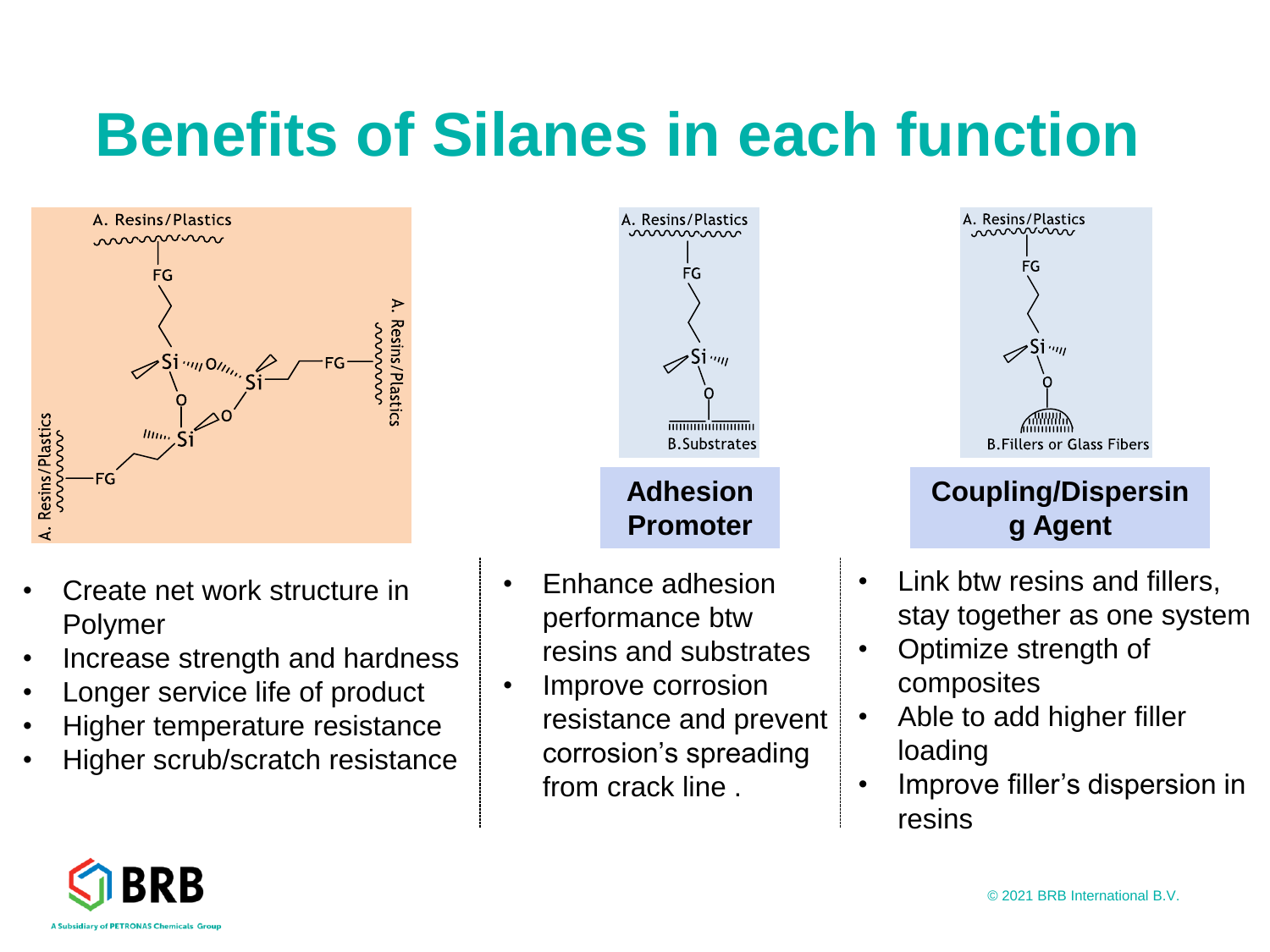### **Silanes for Coatings**



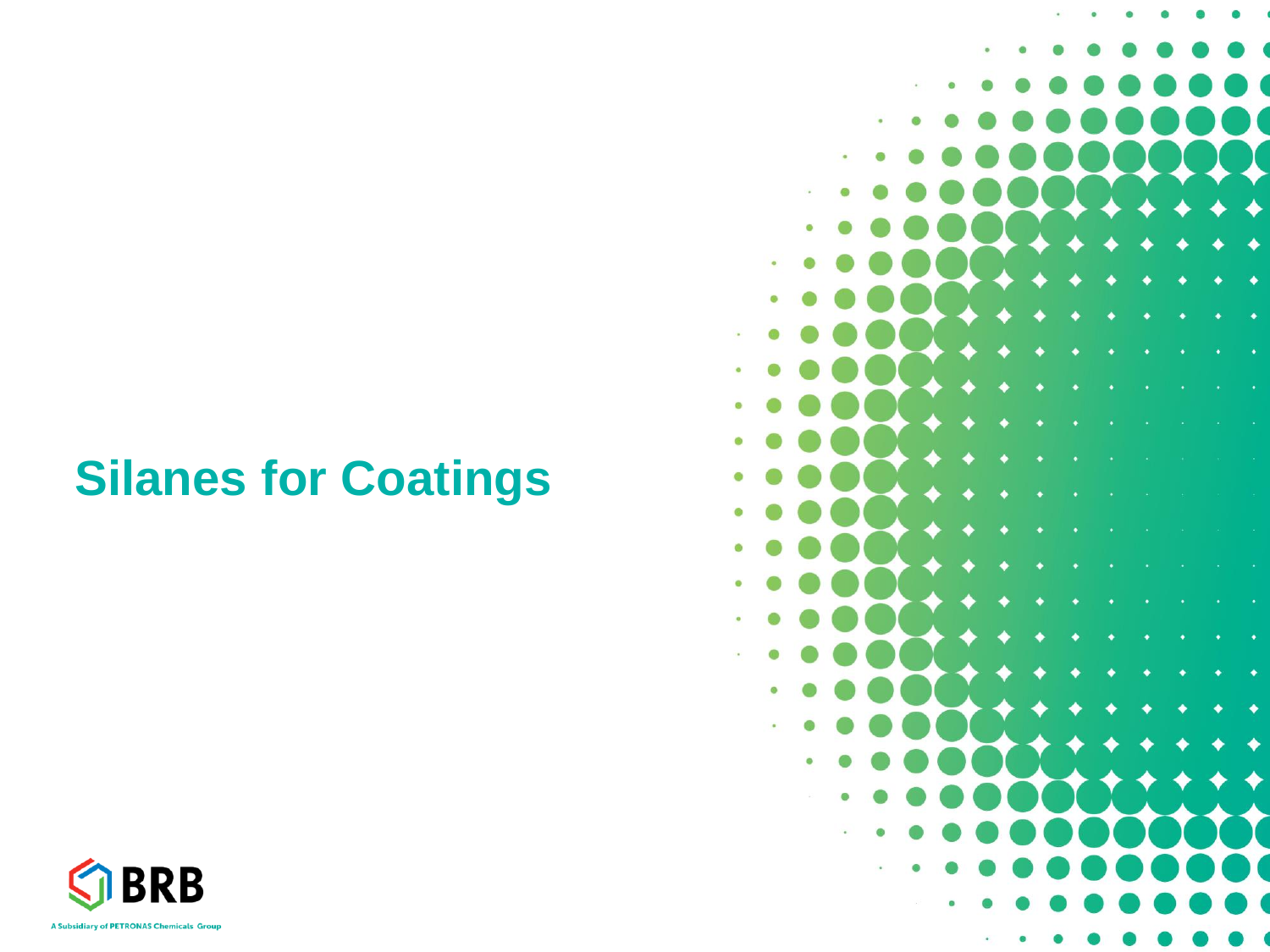### **Benefits of Silanes in Paint and Coatings**

- Increase Adhesion Performance to Substrate
- Increase Crosslinking Density of Resin which affected to
	- > Increase hardness
	- > Increase mar resistance\*
	- > Improve solvent, acid, alkaline resistance
	- > Improve water resistance
	- > Increase abrasion resistance or scrub resistance
- Change Resin Properties
	- > Thermoplastics to near Thermosets
- Disperse Pigments/Fillers
	- > Improve consistency of viscosity and able to have lower viscosity
	- > Benefit to lower loading of pigments in the formulation
- Bind Pigments/Fillers
	- > Act as coupling agent to pigments/fillers to improve scrub ability

\* The mar resistance is surface coating's ability to withstand scratching and scuffing actions which tend to mar (change) the surface appearance of coating .

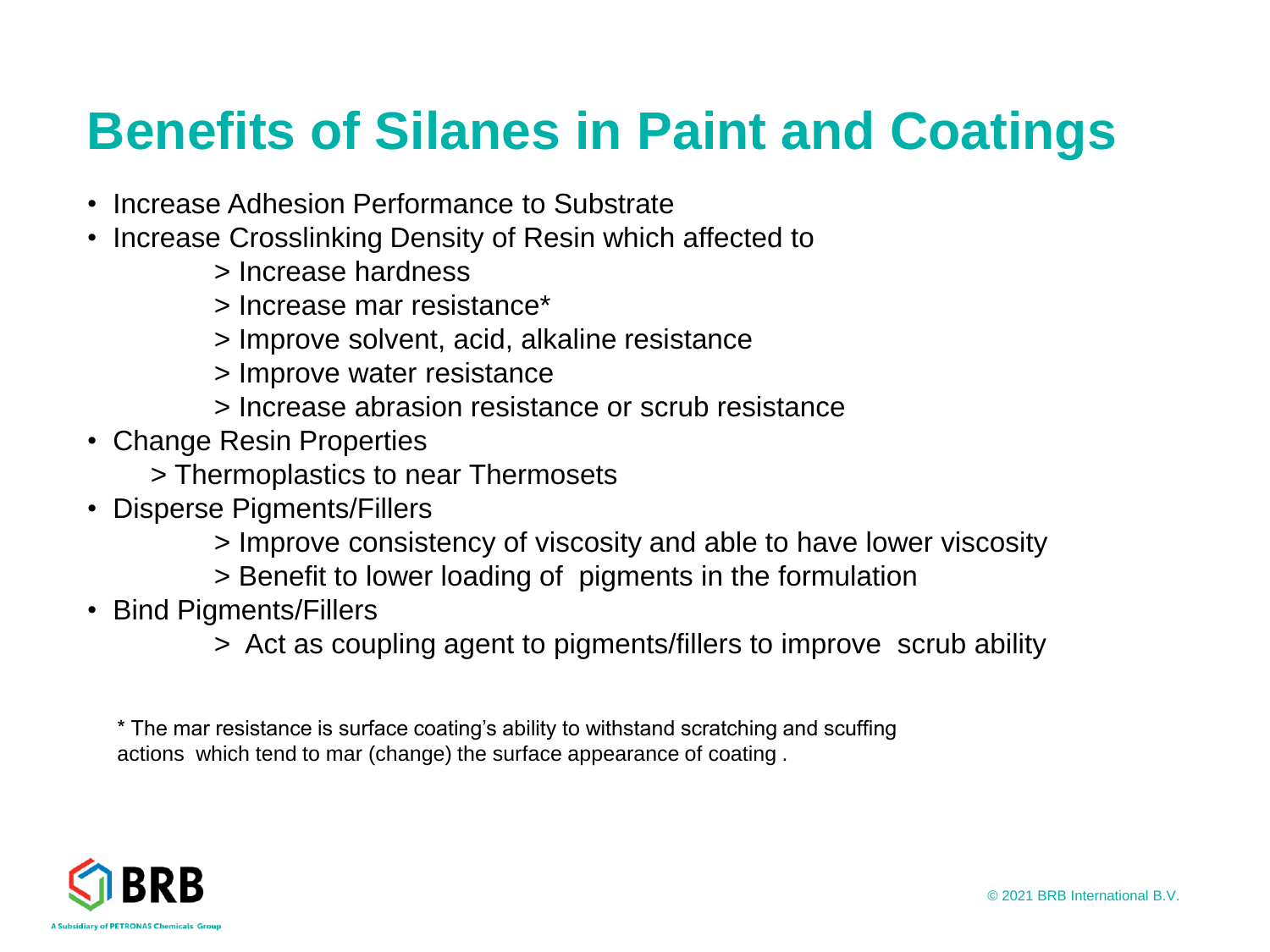## **Typical Ingredients of Organic Coating**

- **Resins** Be also called binder, usually major non-volatile component, made up of a polymer
- **Solvents** Dissolve the resin, soften the coating, allow good flow, viscosity control, drying behavior, and reduce cost
- **Surfactants** Stabilize resin particles in WB coatings
- **Pigments/Fillers** Provide color, opacity, special effect and cheapen coating
- **Thickeners** Control and adjust viscosity
- **Stabilizers -** Provide longer service term e.g. Hindered Amine Light Stabilizers (HALS)
- **Neutralizers** Adjust pH e.g. volatile amines
- **Additives Silane is one of coating additives for adhesion promoter, crosslinker, and coupling agent.**  Other additives e.g. Flow, Slip, Anti-Foam ,etc.

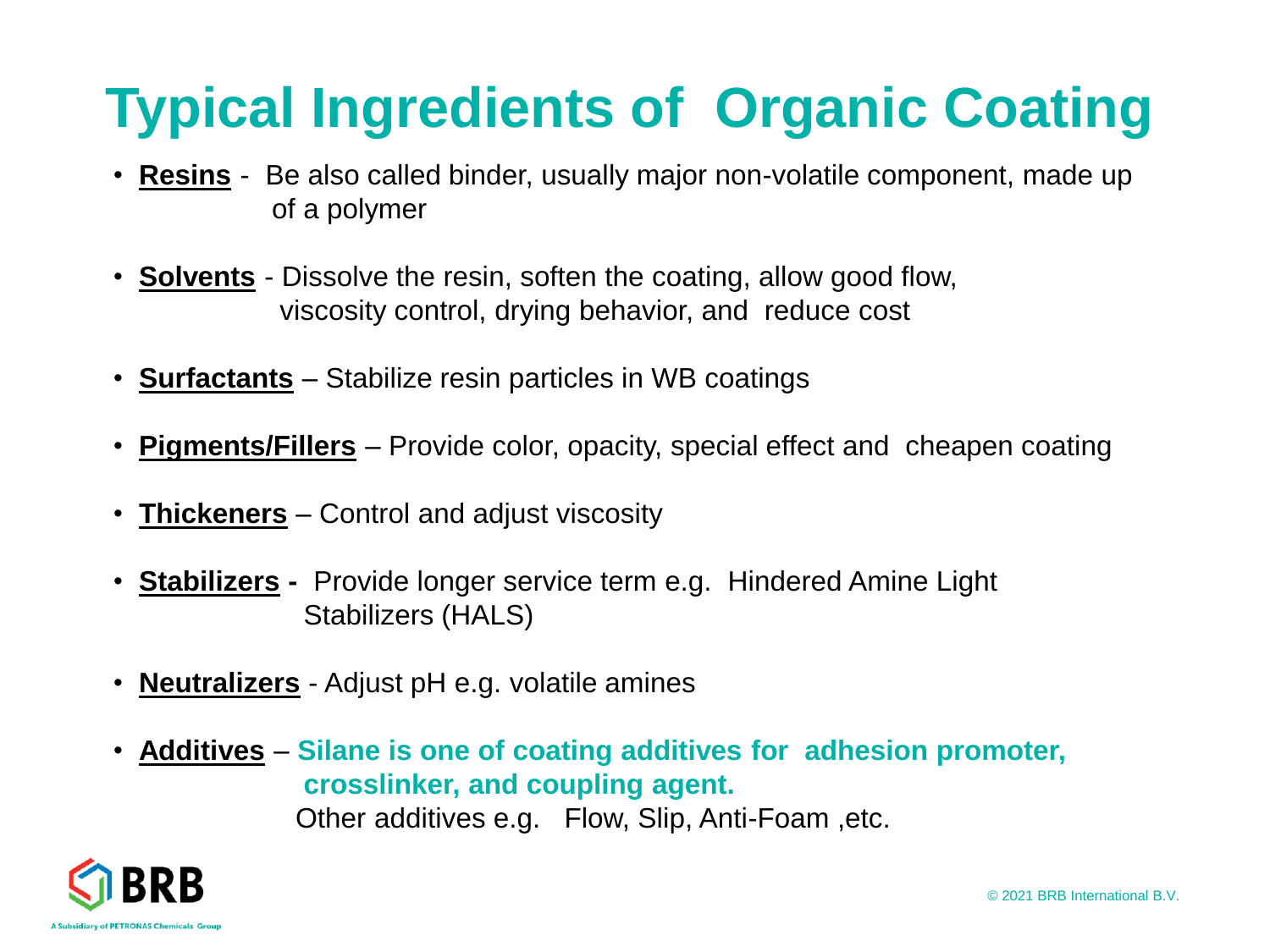### **Application in Paint and Coatings**

 $2-5\%$  Silani $\textdegree$ 919 + 4-5% DI Water Solvent ( Alcohol/Toluene)

> Cold Blend

**Silane as Adhesion Promoter Silane as Crosslinker** 

#### **Primer Polymerization Post Addition**

Monomers to produce Resin **Silanes** e.g. Silanil® 276,250 (0.5-2% in WB, Up to 10% in SB) +



Polymerization

Resin+ Silane (e.g.Silanil® 919,258 at 0.2-2% wt.of Resin Solid)



Induction time at least overnight

+ Mill–base added Other Additives/ Fillers added

Paint

**Silane as Crosslinker, Coupling Agent, Adhesion Promoter**





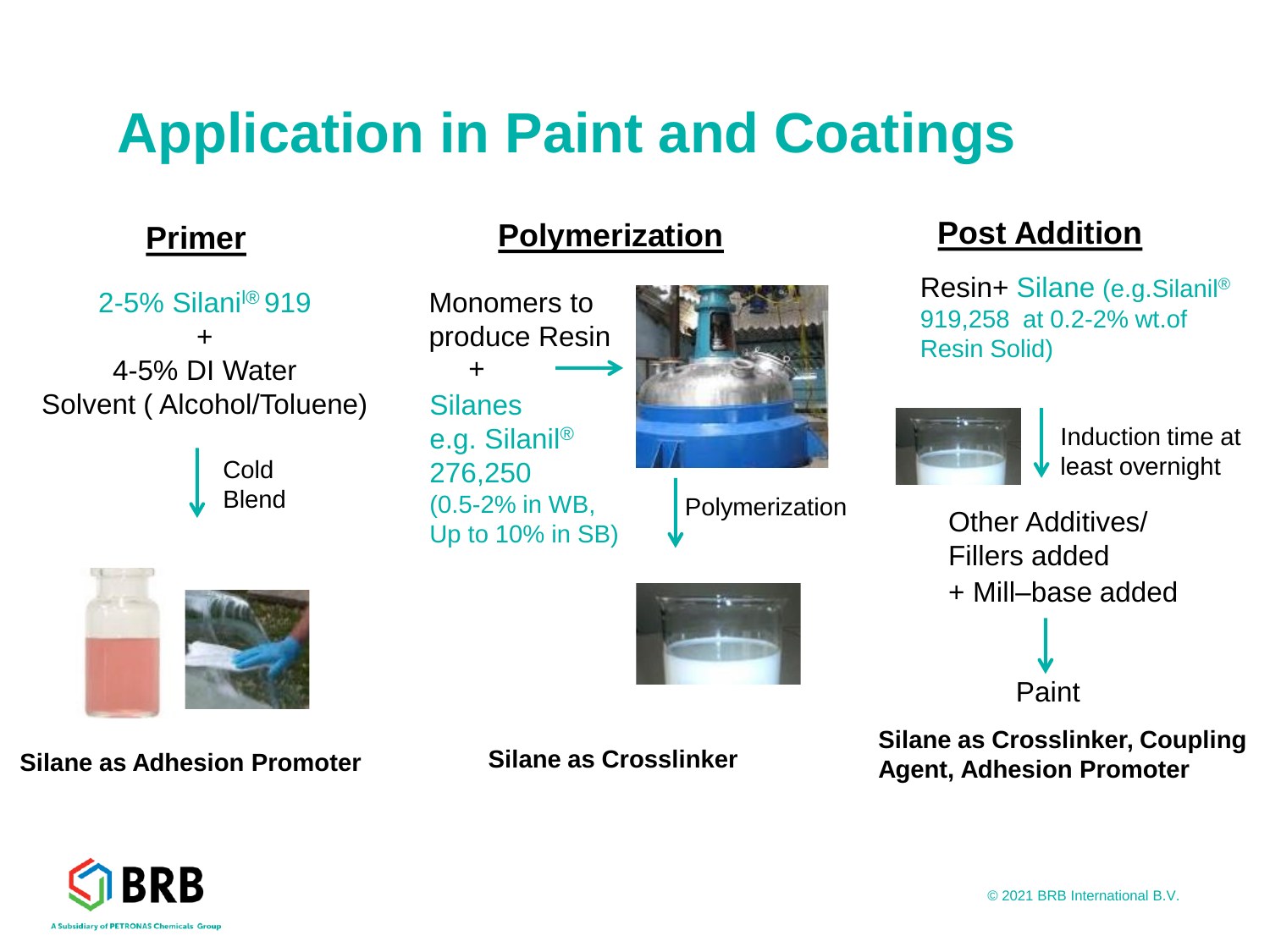### **Application: Primer**



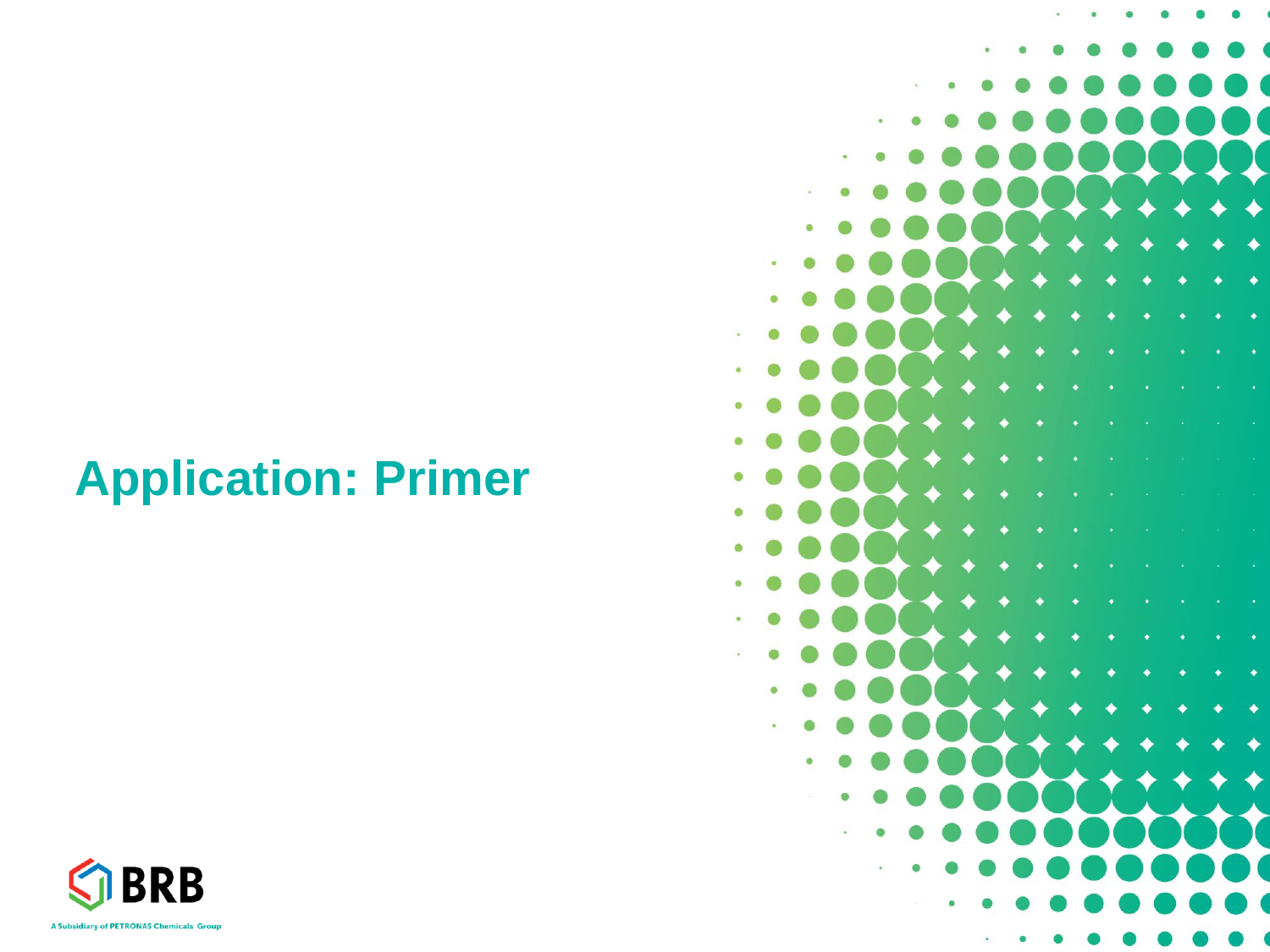### **Typical Formulation of Primer**

#### **Components**

**Amino silanes 2- 6%** 

**+ Mixed Solution :** 

**Alcohol e.g. IPA** 

**Distilled water** 

**Toluene** 

**n-Butanol**

**Butyl Cellosolve**

- Dissolve 2-6 % wt. silane in a compatible volatile solvent (or mixture of solvents) .
- Amino silanes e.g. Silanil<sup>®</sup> 919, 138 and 176 are recommended.
- Alcohols are most commonly used, for water compatibility.
- Water at equal part of silane may be added to pre-hydrolyze silane if water is compatible with the solvent.
- Apply to grease-free surface by wiping, spraying, brushing, or dipping.
- Film thickness < 0.1 mil .
- Leave the surface dry to remove solvent around 15- 30 mins. Apply the top coat within 24 hrs to protect surface from contamination .

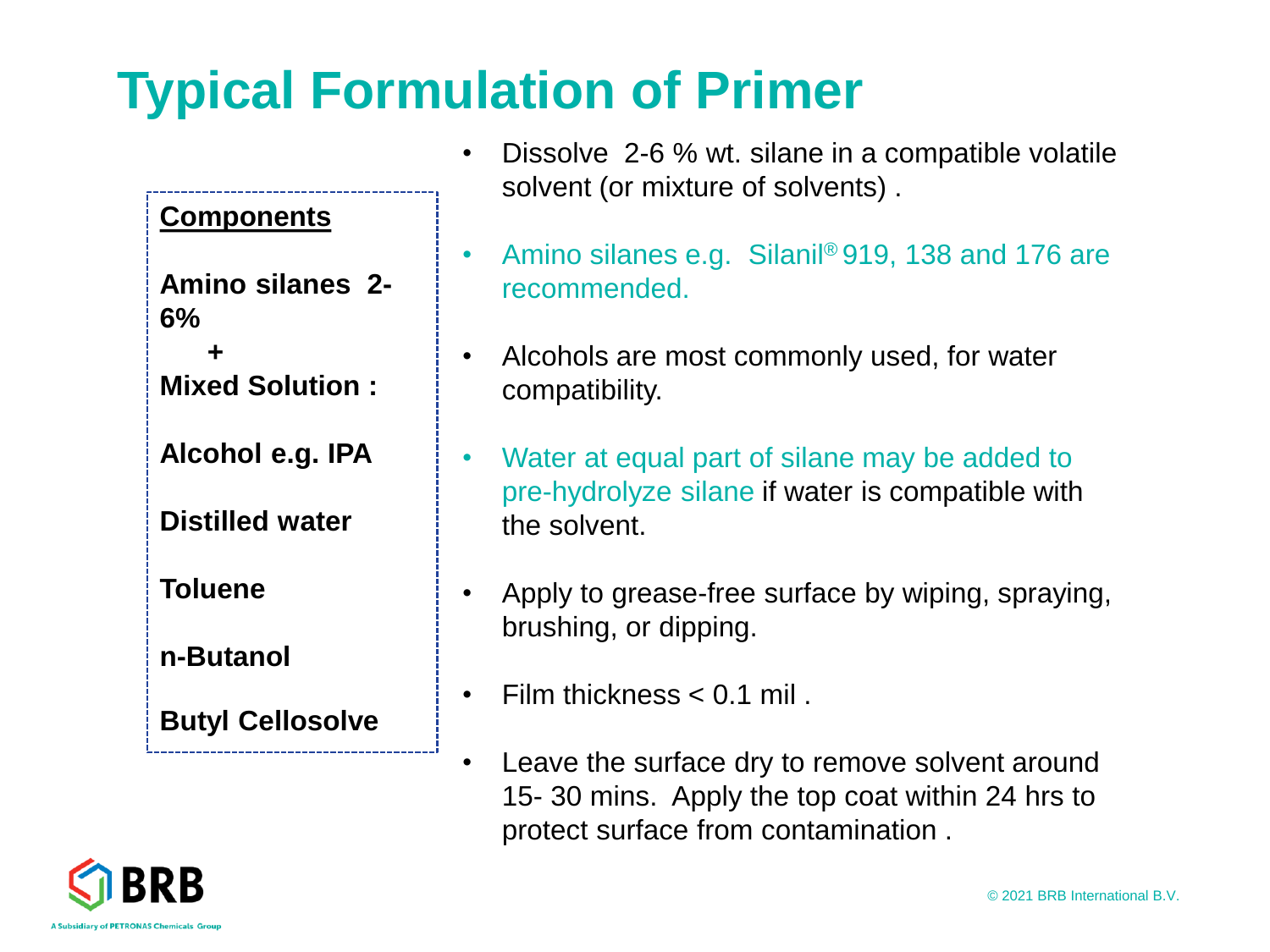### **Application: Polymerization**



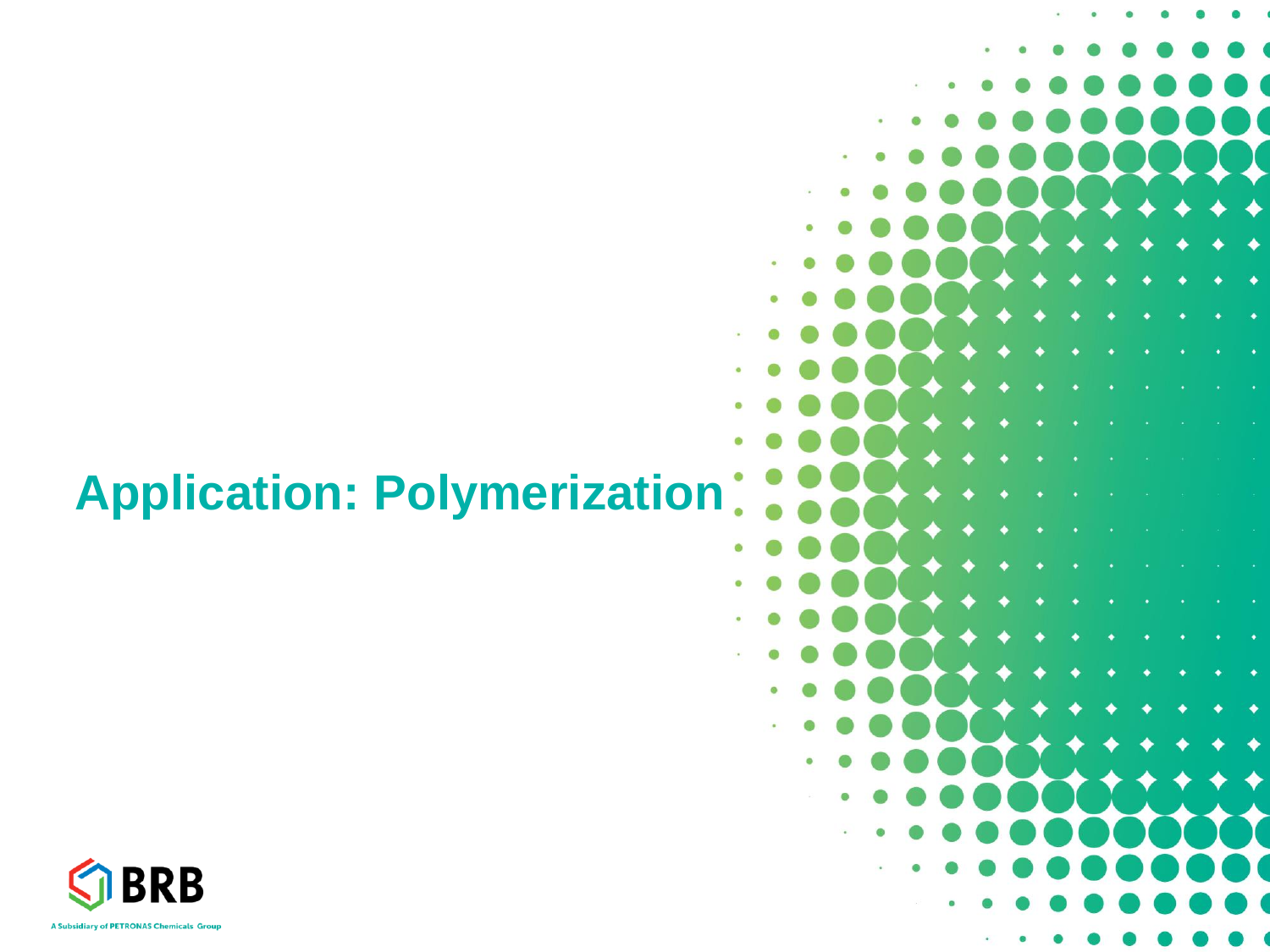### **Silanes for Polymer Modification**

**Silanil® 276, 780 and 250** are widely used to modify polymer structure especially in surface coating resin for both of WB and SB such as Acrylic Latex which is commonly added in polymerization step.





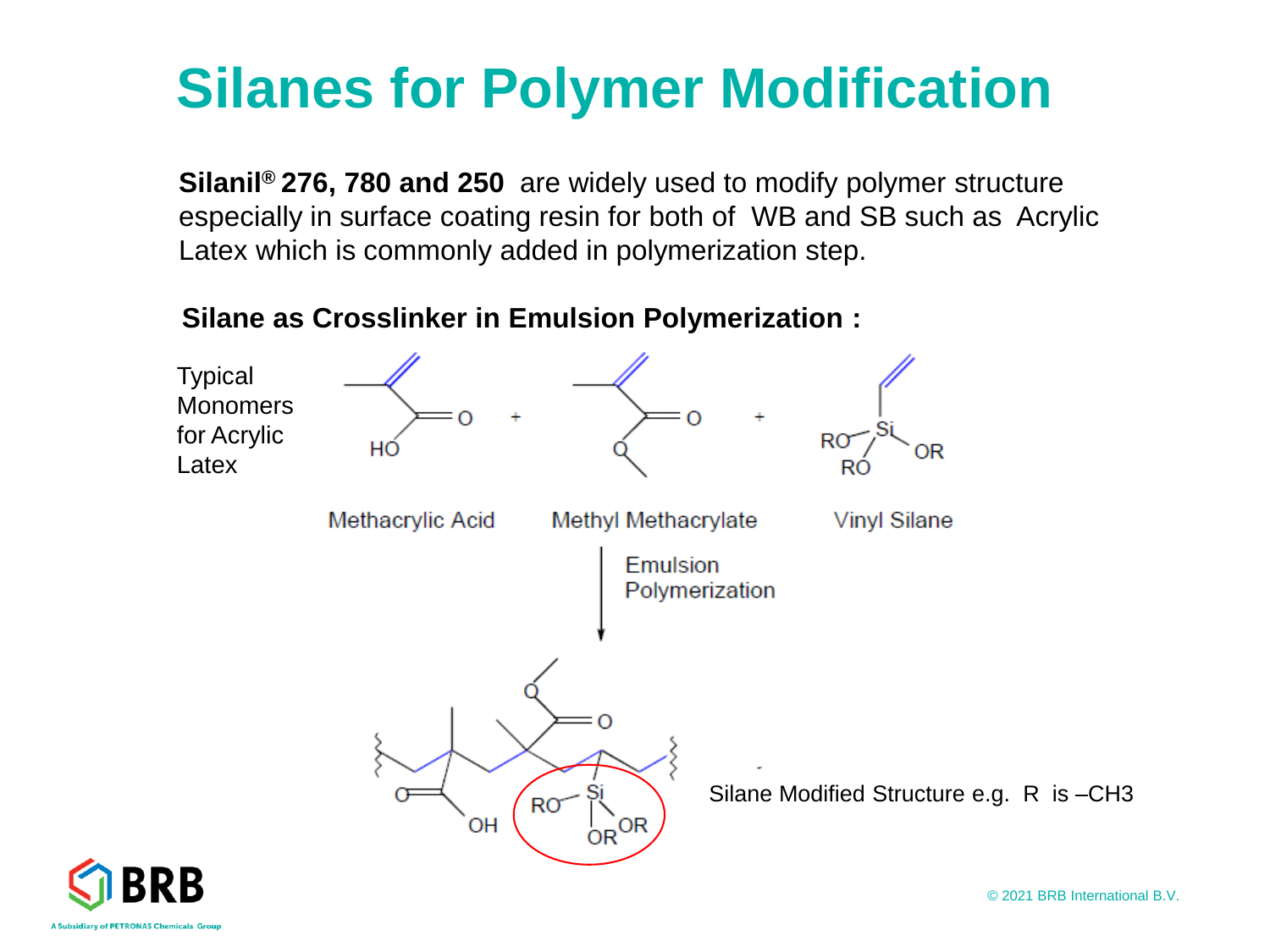### **Silanes for Polymer Modification**

**Silane as Crosslinker in Emulsion Polymerization :** 



Silane Modified Structure



Silane Modified Structure after Hydrolysis



**Silane as Crosslinker or called "Silylated Acrylic"** 



© 2021 BRB International B.V.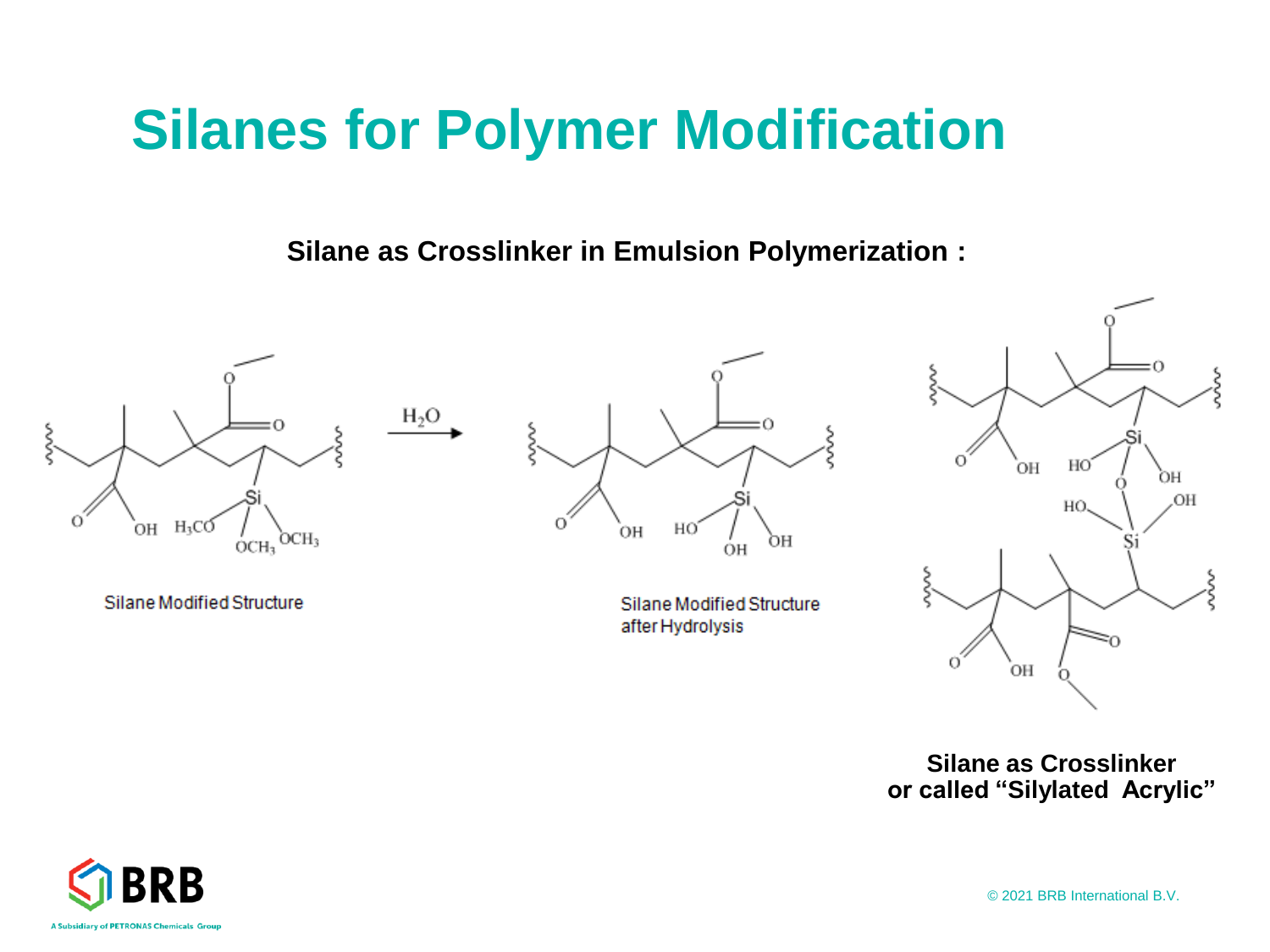# **Silane Dosage in Polymerization**

**In Soventborne Resin** : recommended silane dosage at 0.4-10.0% on total monomer wt.

**In Waterborne Resin** : recommended silane dosage at 0.1-2.0% on total monomer wt. pH is recommended close to neutral or  $\epsilon$  = 8.5 pH for stability purpose.

**For emulsion polymerization**, it is recommended to add silane in the pre-emulsion stage.

In case of **none pre-emulsion stage**, it is recommended to add silane into the monomixture at the remaining of 10-15% monomers feeding time .

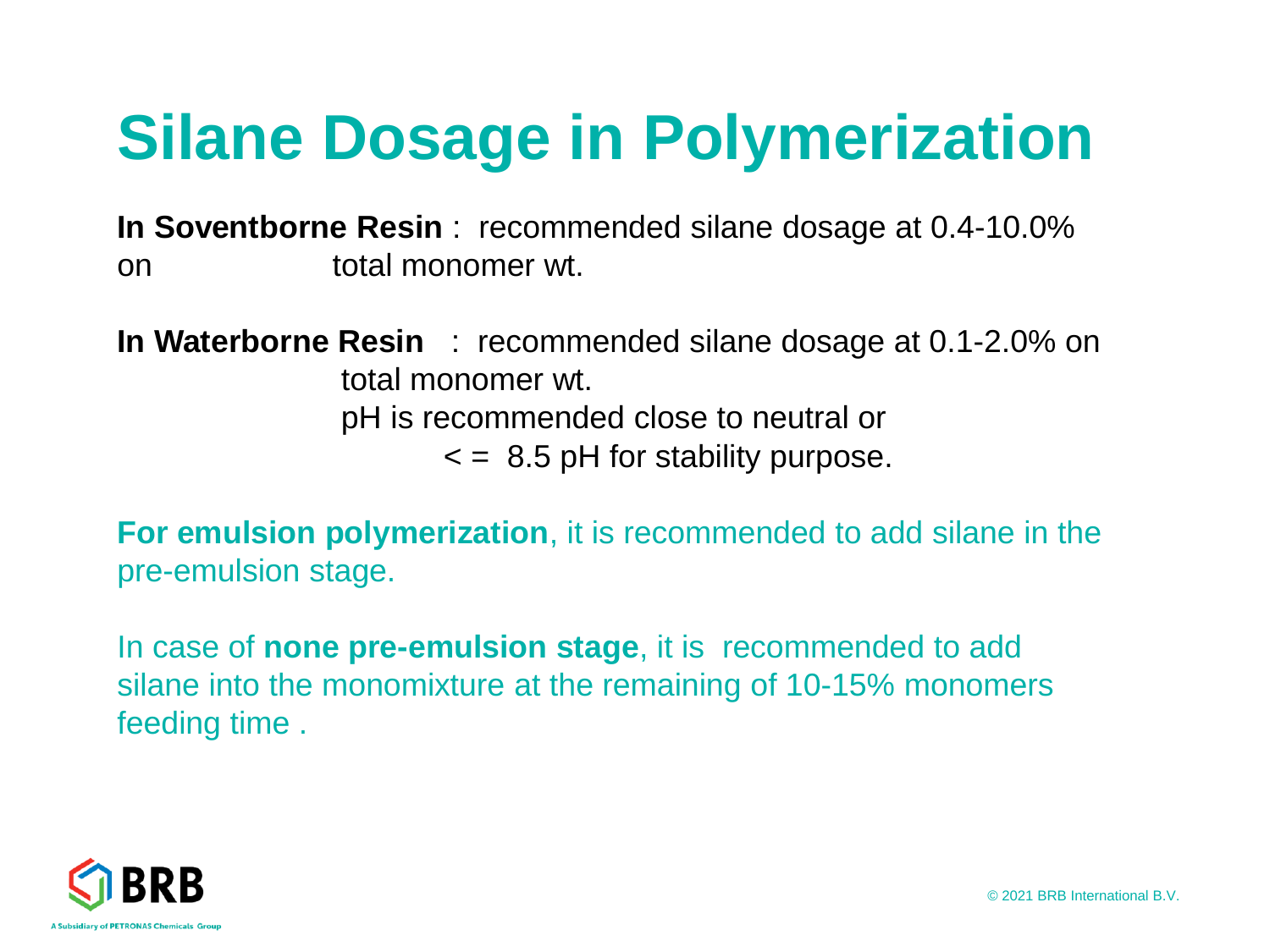# **Typical Formula of Silylated Acrylic**

Monomers :

- $\bullet$  BA  $\bullet$  20-30 Mole %
- $\blacksquare$  MMA 65-75 Mole %
- $\blacksquare$  MAA 2-3 Mole %
- Silane 1-3 Mole%



∿

- Monomers 40-50 %
- Surfactants 2-5 %
- Initiator 0.3-0.5 %

#### Others Additives

General Specification of Emulsion Tg 40-80

Acid Value 10-50 Solids 40-50%

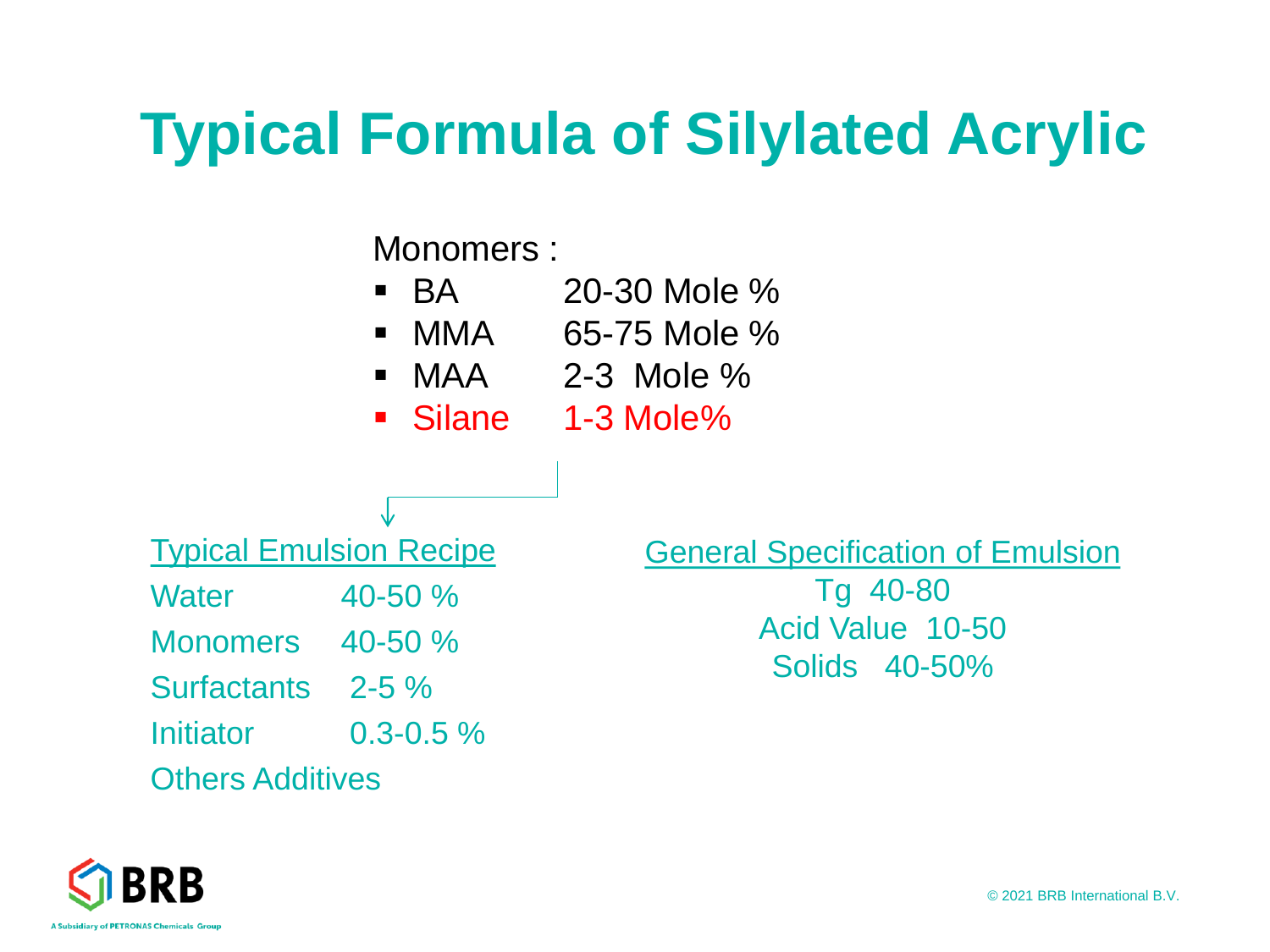### **Effect of Glass Transition (Tg) on Latex Properties**

### **Latex properties**

- Drying speed
- Gloss
- Heat resistance
- Resolubility
- Solvent tolerance
- Adhesion
- Film formation
- Flexibility
- Water resistance
- Pigment dispersion



### **\* Silanes could increase the Tg value in Acrylic Latex .**

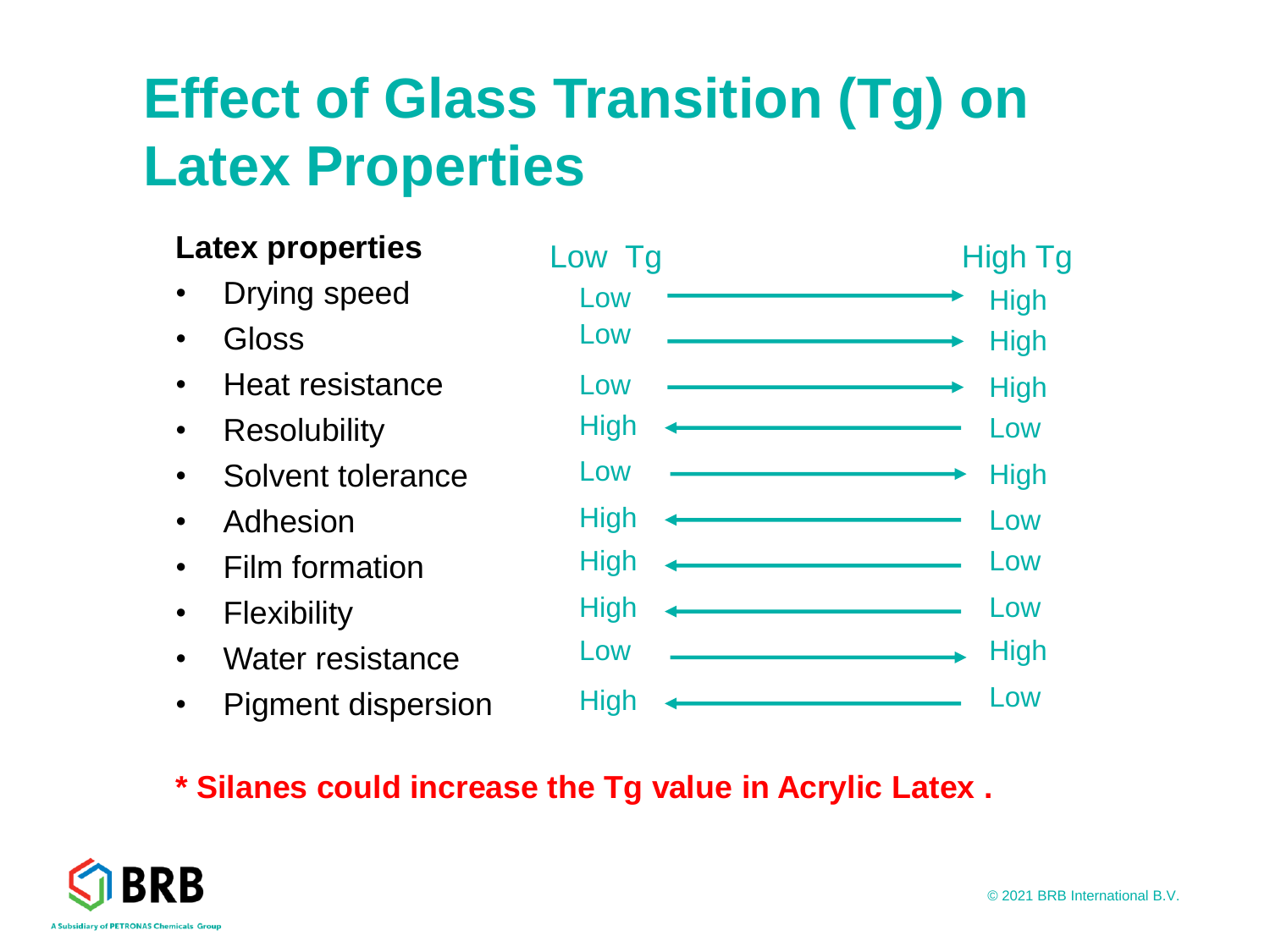### **Application: Post Addition**



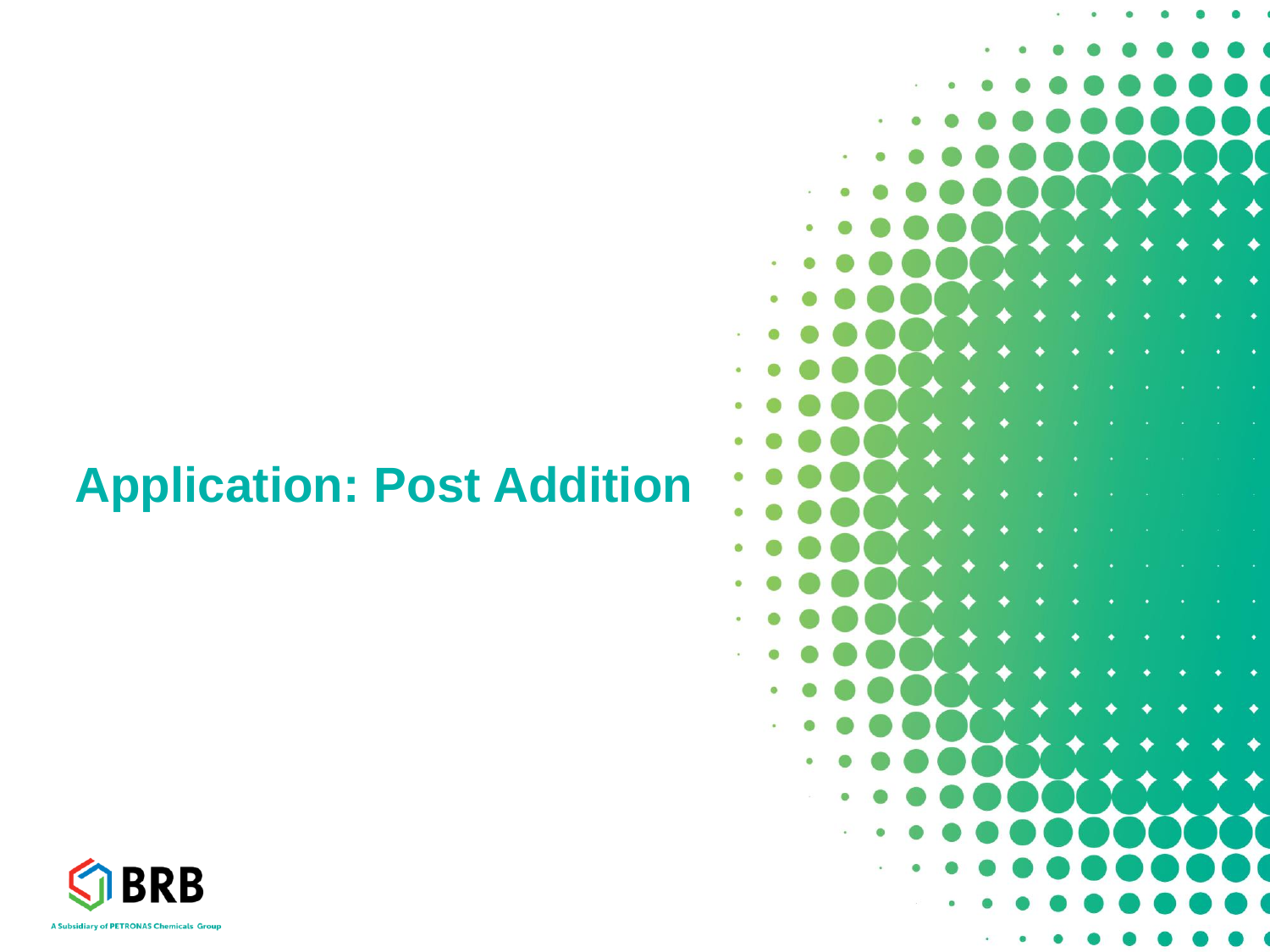### **Silanes for Post Addition**

Post addition is the process to add chemicals or additives into polymer (resin) after the polymer is formed or after polymerization. Silanes in Post addition show 2 mechanisms 1) Grafting in part of functional group of silanes and 2) Hydrolysis and condensation in part of -OR which is changed to –ROH ( Silanol Group) .

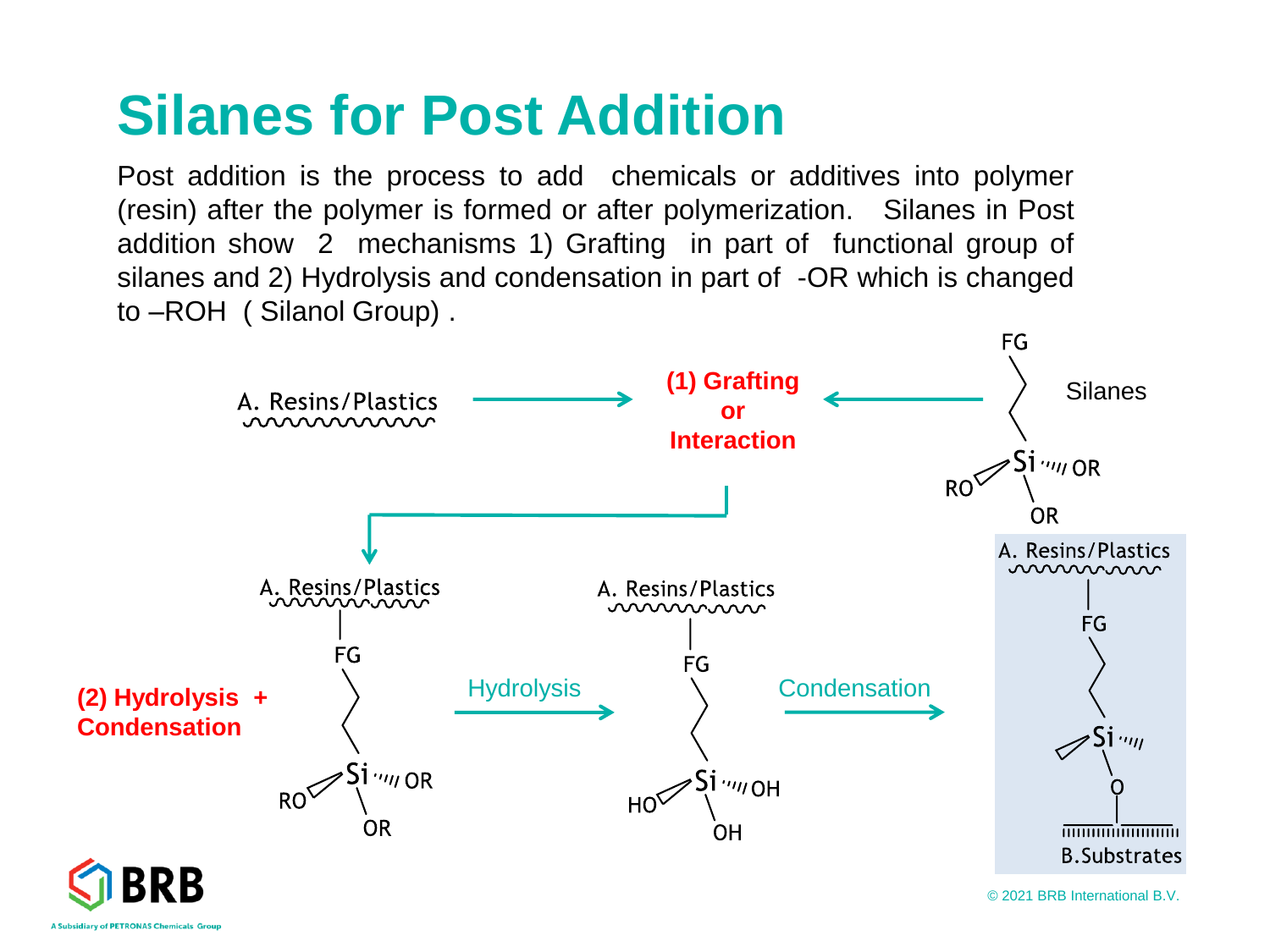# **Manufacturing Process of Paint**

#### **Part 1 – Accurate measurement of ingredient**

#### **Part 2 – Mill-base preparation and pigment dispersion**

#### **Part 3 – Let-down**

In a separate, larger, vat the rest of the paint (resin, solvent, additives and also "Silanes" ) is combined and mixed. This is called the let-down. When the let-down and the mill-base are completed, the mill-base is added with stirring to the let-down. At this stage, if required by the formulation, any final additions are made and added in.

#### **Part 4 – Finished product and in process laboratory testing**

**Part 5 – Canning**

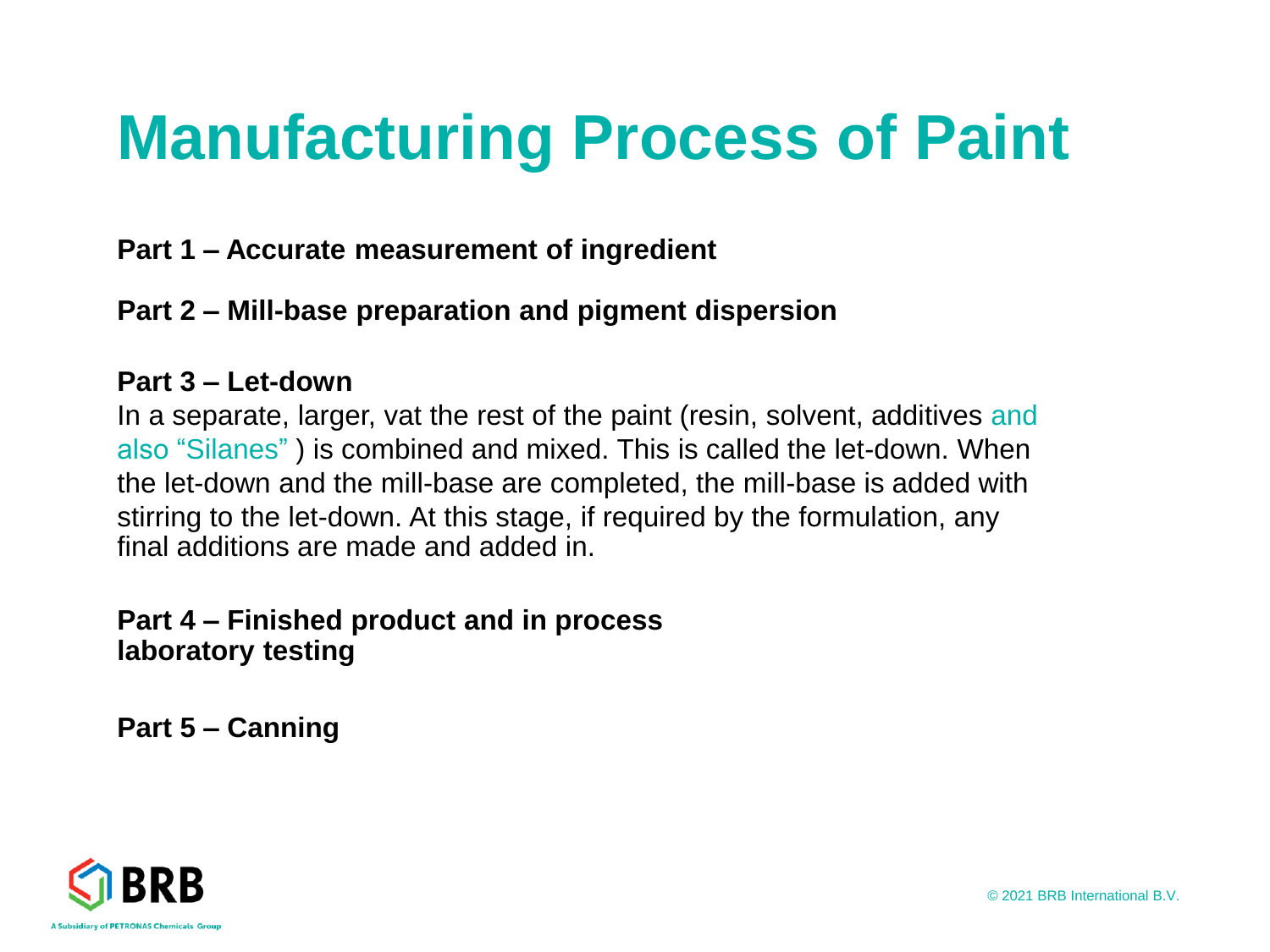### **Application Guideline for Post Addition**

#### **First step** Silane + Resin

#### **Second step**

Addition of Solvent or Water + Other Additives e.g. Matting Agent, Wetting Agent, Wax, Pigments , Ammonia ,etc .

#### **Guide Line for Post Addition : Silane Grafting on Resin**

- Blend silane directly into resin . ( without other additives or pigments)
- Prefer pH near to neutral or pH of resin should be < 8.5 before adding silane. ( for water-based resin)
- Induction time is needed after adding silane into resin. pH may be increased during induction time comparing to resin without silane. Proper induction time is able to study by pH evolution curve VS time.
- The induction time is at the onset point which pH is started to increase dramatically. Typical induction time is 5-48 hrs. High shear agitation is able to accelerate the induction time
- It is recommended to add additives and fillers after the induction period.
- If pH adjustment is required for final coating , it is recommended to adjust pH after the induction period.
- Aging test at high temperature (for product stability study) have to be done after induction period .

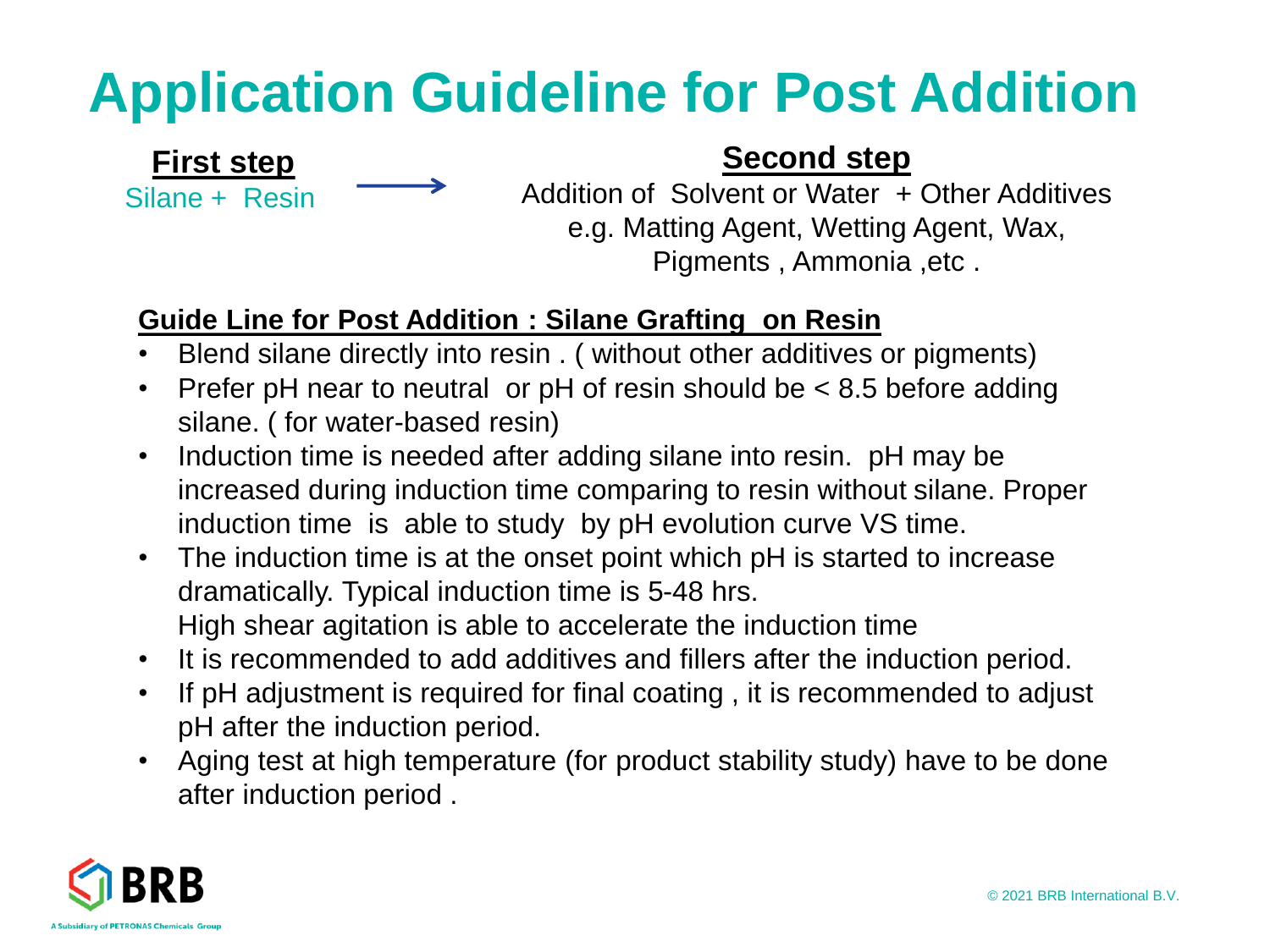### **Silane Dosage in Post Addition**

Epoxy and amino silanes e.g. Silanil® 258, Silanil® 289, Silanil® 919, and Silanil® 176 are popular to be used for "Post Addition" .

The effective silane dosage is varied up to type of polymers, " **It is recommended at 0.2-2 %wt of silane based on resin solid content."**

However, ladder test is recommended with various silane dosages to study the optimum point which may show different results in each polymer.



© 2021 BRB International B.V.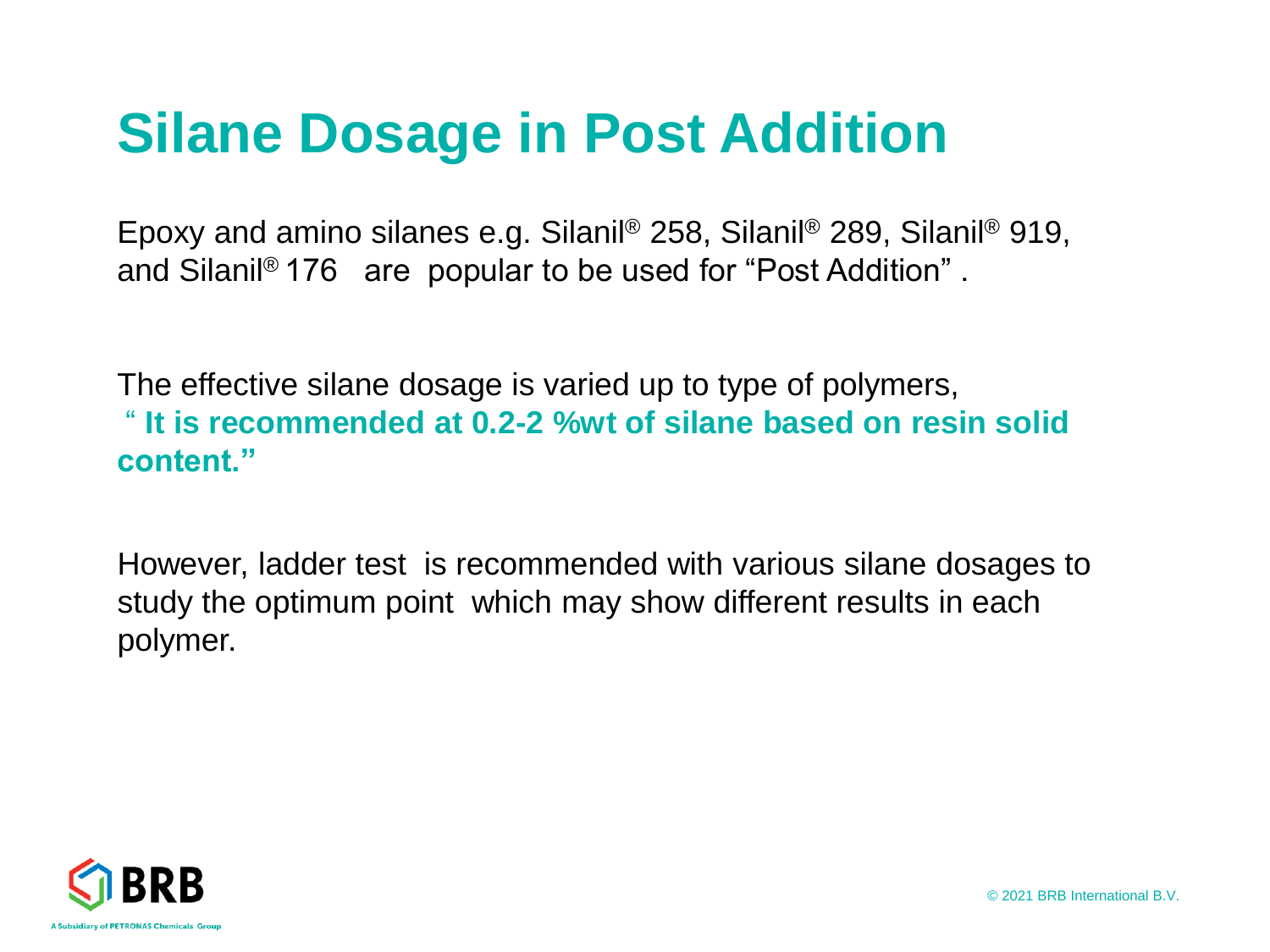### **Recommendation in Paint and Coatings**

| By Functional Group Matching |                  |                  |              |             |              |                 |             |             |             |                 |                 |
|------------------------------|------------------|------------------|--------------|-------------|--------------|-----------------|-------------|-------------|-------------|-----------------|-----------------|
| Acrylic                      | PU <sub>1K</sub> | PU <sub>2K</sub> | <b>Epoxy</b> | Alkyd       | Polyamide    | <b>Phenolic</b> | <b>PBT</b>  | Polyester   | <b>PUD</b>  | <b>Silicone</b> | <b>Melamine</b> |
| Silanil 250                  | Silanil 258      | Silanil 258      | Silanil 258  | Silanil 176 | Silanil 176  | Silanil 258     | Silanil 258 | Silanil 250 | Silanil 258 | Silanil 176     | Silanil 176     |
| Silanil 258                  | Silanil 260      | Silanil 919      | Silanil 919  | Silanil 919 | Silanil 919  | Silanil 919     | Silanil 919 | Silanil 780 | Silanil 289 | Silanil 919     | Silanil 919     |
| Silanil 289                  |                  | Silanil 176      | Silanil 250  |             | Silanil 1479 | Silanil 307     | Silanil 176 | Silanil 276 | Silanil 260 | Silanil 1479    | Silanil 260     |
| Silanil 919                  |                  | Silanil 138      | Silanil 289  |             |              | Silanil 176     |             |             | Silanil 919 |                 | Silanil 258     |
| Silanil 276                  |                  | Silanil 1479     |              |             |              |                 |             |             |             |                 |                 |
| Silanil 780                  |                  |                  |              |             |              |                 |             |             |             |                 |                 |

| <b>By Functions</b>                                                           |                        |                          |                                                     |               |
|-------------------------------------------------------------------------------|------------------------|--------------------------|-----------------------------------------------------|---------------|
|                                                                               | <b>Crosslinker</b>     | <b>Adhesion Promoter</b> | <b>Coupling Agent</b>                               | <b>Primer</b> |
| <b>Process: Polymerization Process: Post Addition*</b> Process: Post Addition |                        |                          | <b>Process: Post Addition   Process: Cold Blend</b> |               |
| Silanil 250                                                                   | Silanil <sub>258</sub> | Silanil 919              | Silanil 919                                         | Silanil 919   |
| Silanil 276                                                                   | Silanil <sub>289</sub> | Silanil 176              | Silanil 176                                         | Silanil 138   |
| Silanil 780                                                                   |                        | Silanil 138              | Silanil 138                                         | Silanil 176   |
|                                                                               |                        | Silanil 1479             | Silanil 258                                         |               |
|                                                                               |                        | Silanil 258              | Silanil 289                                         |               |
|                                                                               |                        | Silanil 289              |                                                     |               |

**\* Sequence of silane addition into formulation is affected to the function of silane .** 

Remark: Recommendation based on testing and historical experience data.

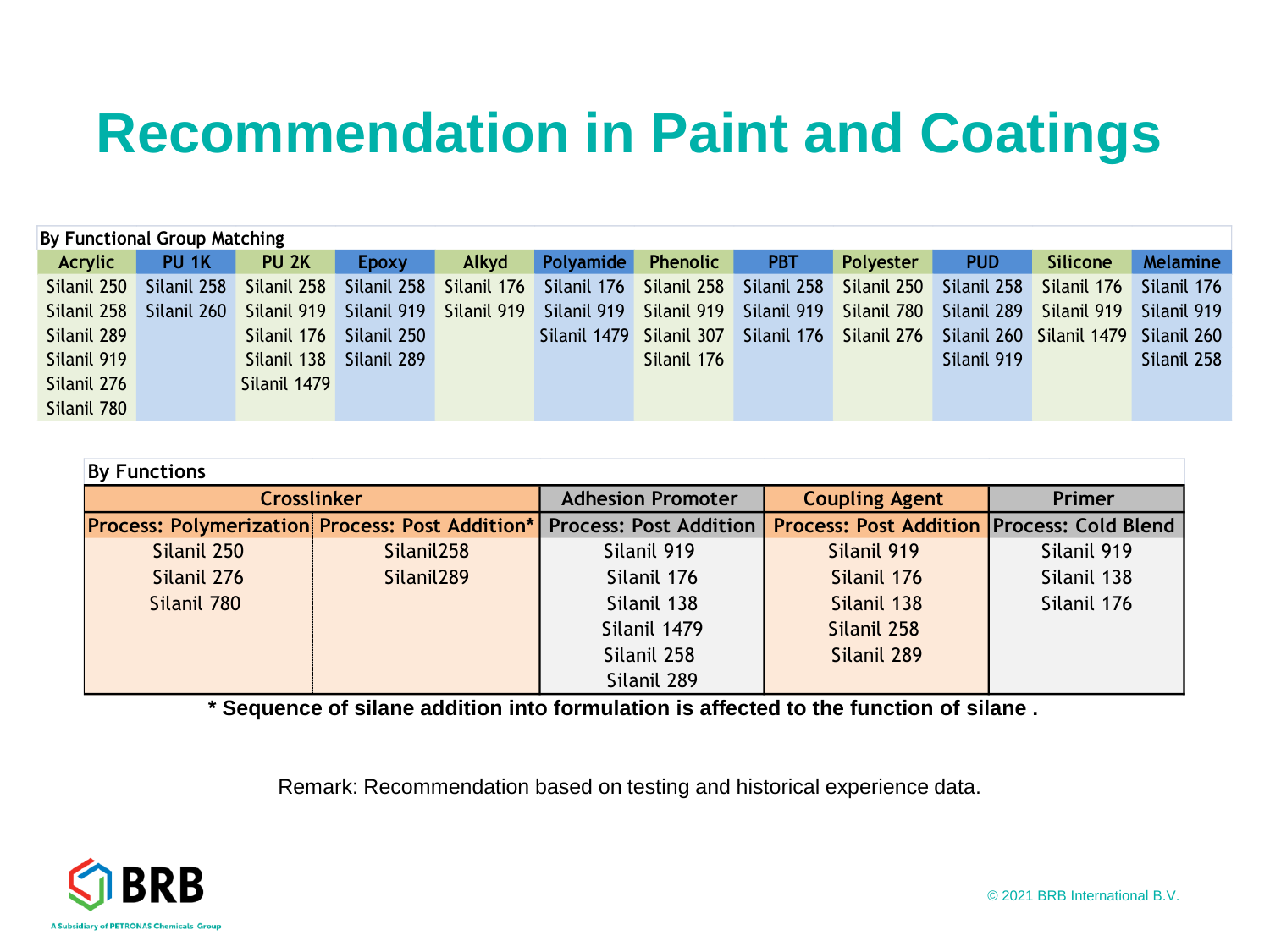### **Silanes for Adhesives and Sealants**



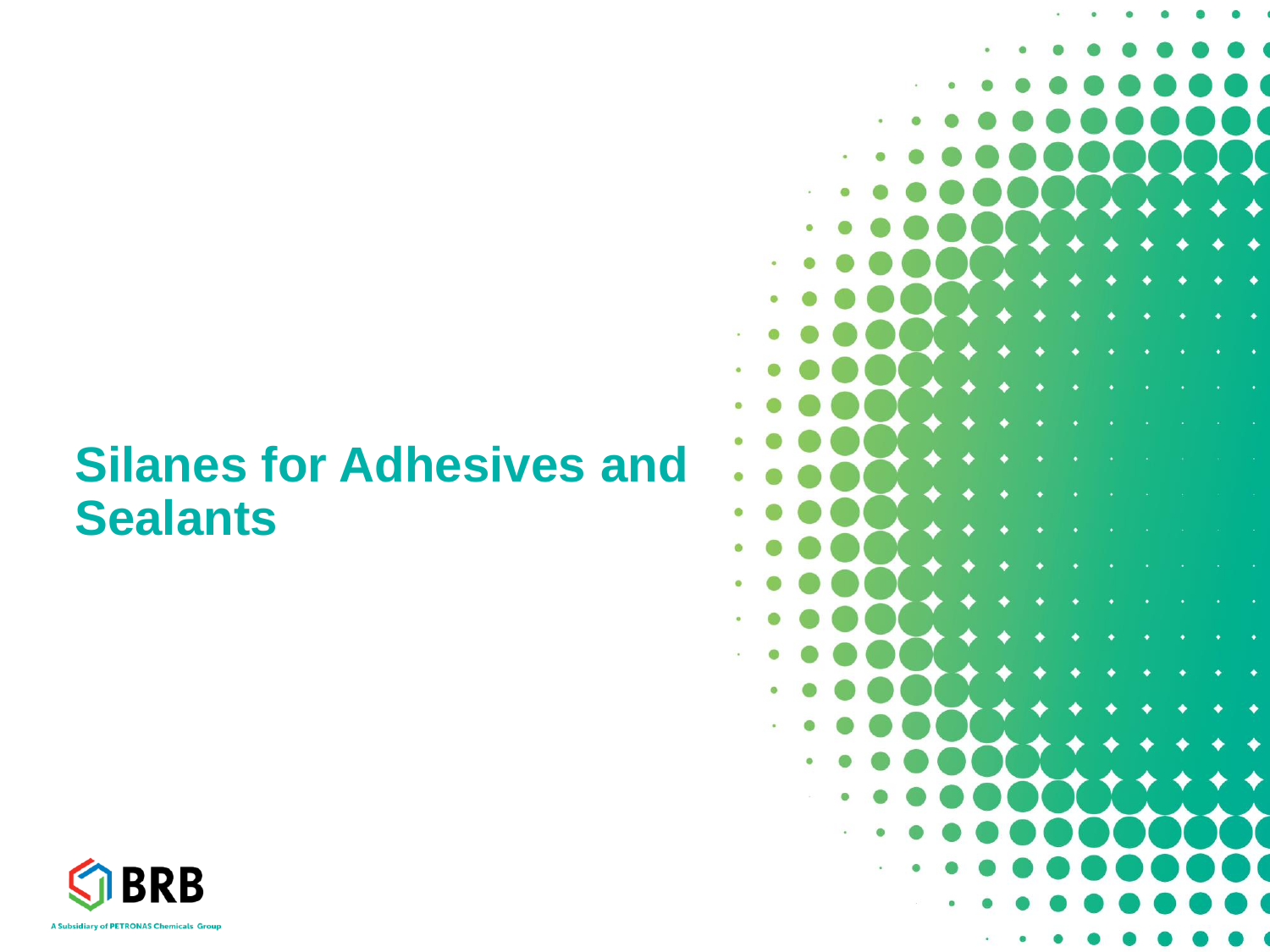### **Application in Adhesives and Sealants**

Applications are in the same direction as coatings :

- Primer > as adhesion promoter
- Polymerization > as crosslinker
- Post addition > as adhesion promoter, coupling agent, or crosslinker

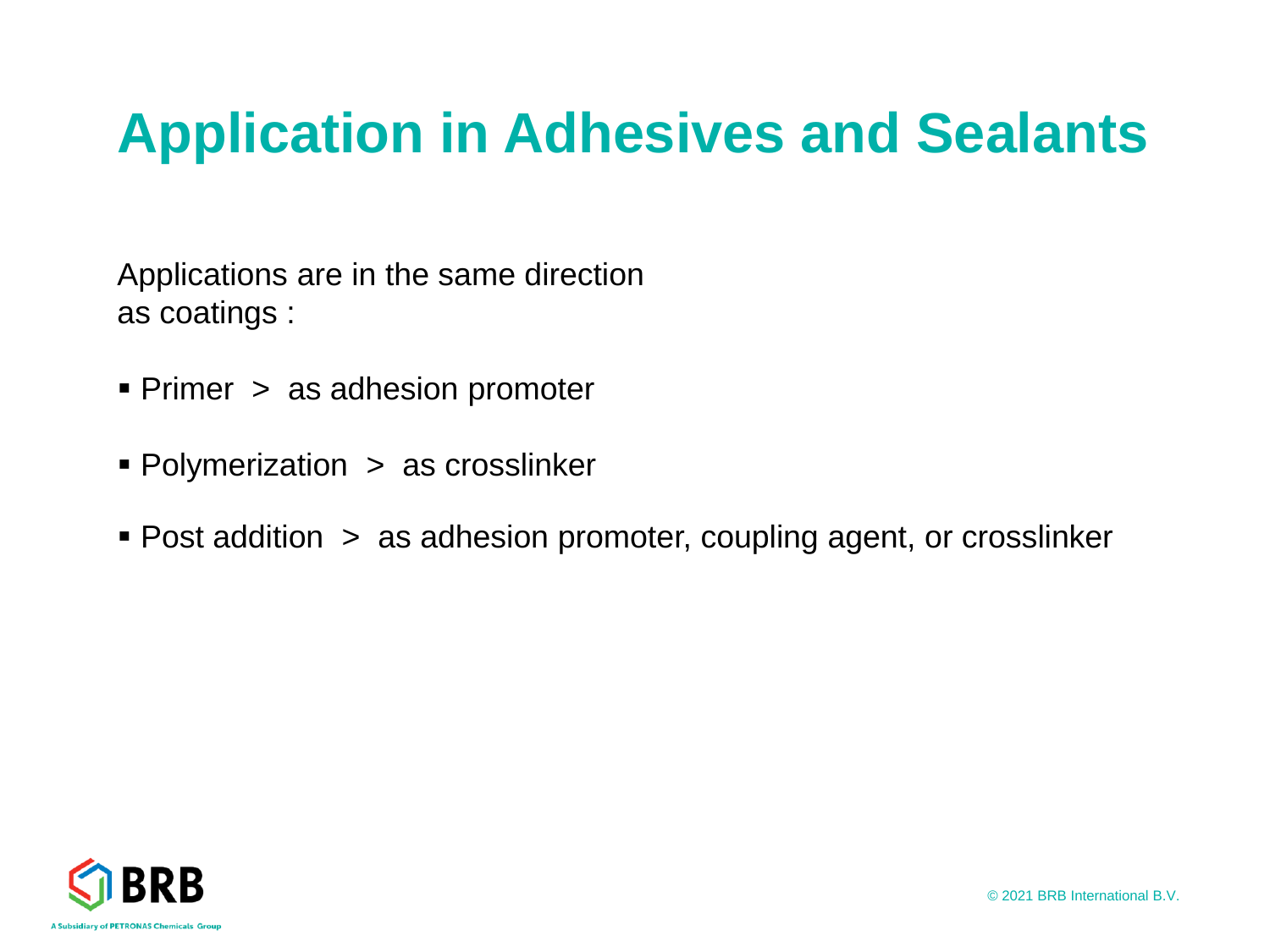# **Typical Ingredients of Sealants**

#### **Typical Ingredients :**

- Resins
- UV stabilizers
- Plasticizers
- *Moisture scavengers* > Silanil® 276
- Fillers (CaCO<sub>3</sub>, etc.)
- Thixotropic agents (Fumed silica or additives)
- Pigments/Colorants
- *Adhesion promoters*\* > Silanil® 176, 138, 919, 1479, etc.
- Catalysts > BRB DBTDL, BRB DBTDA, etc.
- Other additives
- May be solvents
- Also *curing agents for silicone sealants* > Silanil® MOS, VOS, MTAS, ETAS, PTAS, etc.

\* Dosage of silanes in range of 0.2-2% on resin solid wt.



**Planetary Mixer for High Viscosity** 

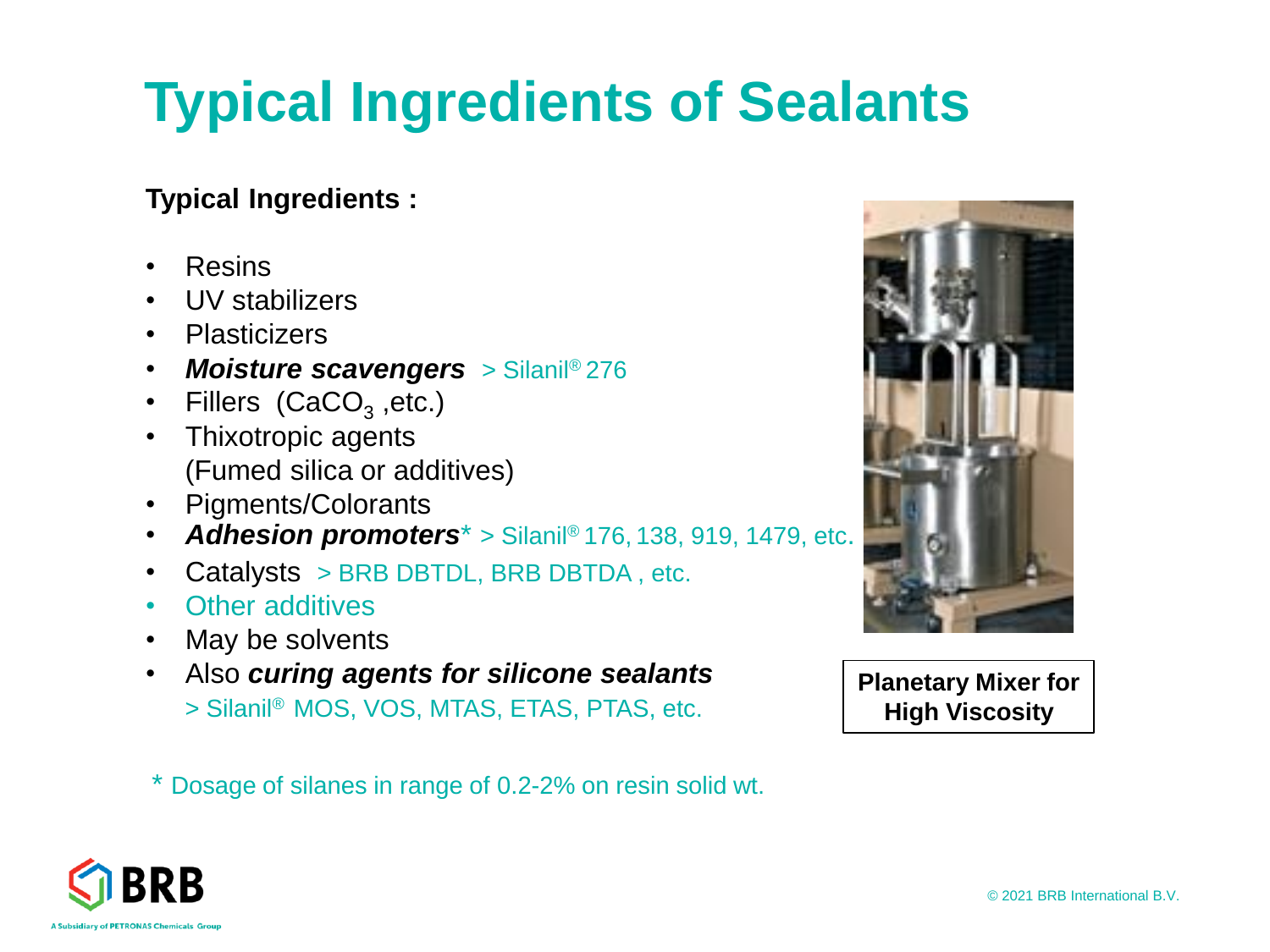## **Curing (Crosslinking) Type of RTV-1**



| <b>Curing Type</b> | By product                              | <b>Features</b>                                                    |
|--------------------|-----------------------------------------|--------------------------------------------------------------------|
|                    |                                         | $\checkmark$ Good adhesion on plastics                             |
| Oxime              | Methylethylketoxime                     | $\sqrt{2}$ Neutral cure, no acidic ador                            |
|                    |                                         | $\sqrt{2}$ Low corrosive to metallic substrates                    |
|                    |                                         | $\sqrt{2}$ Longer tack free time and cure time than acetoxy type   |
|                    |                                         | $\sqrt{2}$ Fast cure and short tack free time                      |
| Acetoxy            | Acetic acid                             | $\checkmark$ Good adhesion on any substrates                       |
|                    |                                         | $\sim$ Good stability up to 300 °C                                 |
|                    |                                         | $\checkmark$ Vinegar odor from by product                          |
|                    |                                         | $\checkmark$ Corrosive to metallic substrates                      |
|                    |                                         | $\sim$ Neutral cure, non-acidic odor                               |
|                    | <b>Alcohols</b><br><i>i.e.</i> Methanol | $\checkmark$ Non-corrosive to metallic substrates                  |
| Alkoxy             |                                         | $\sqrt{2}$ Good adhesion (< acetoxy type)                          |
|                    | or Ethanol                              | $\checkmark$ Longer tack free time and cure time than acetoxy type |
|                    |                                         | $\sim$ Stability up to 220 °C                                      |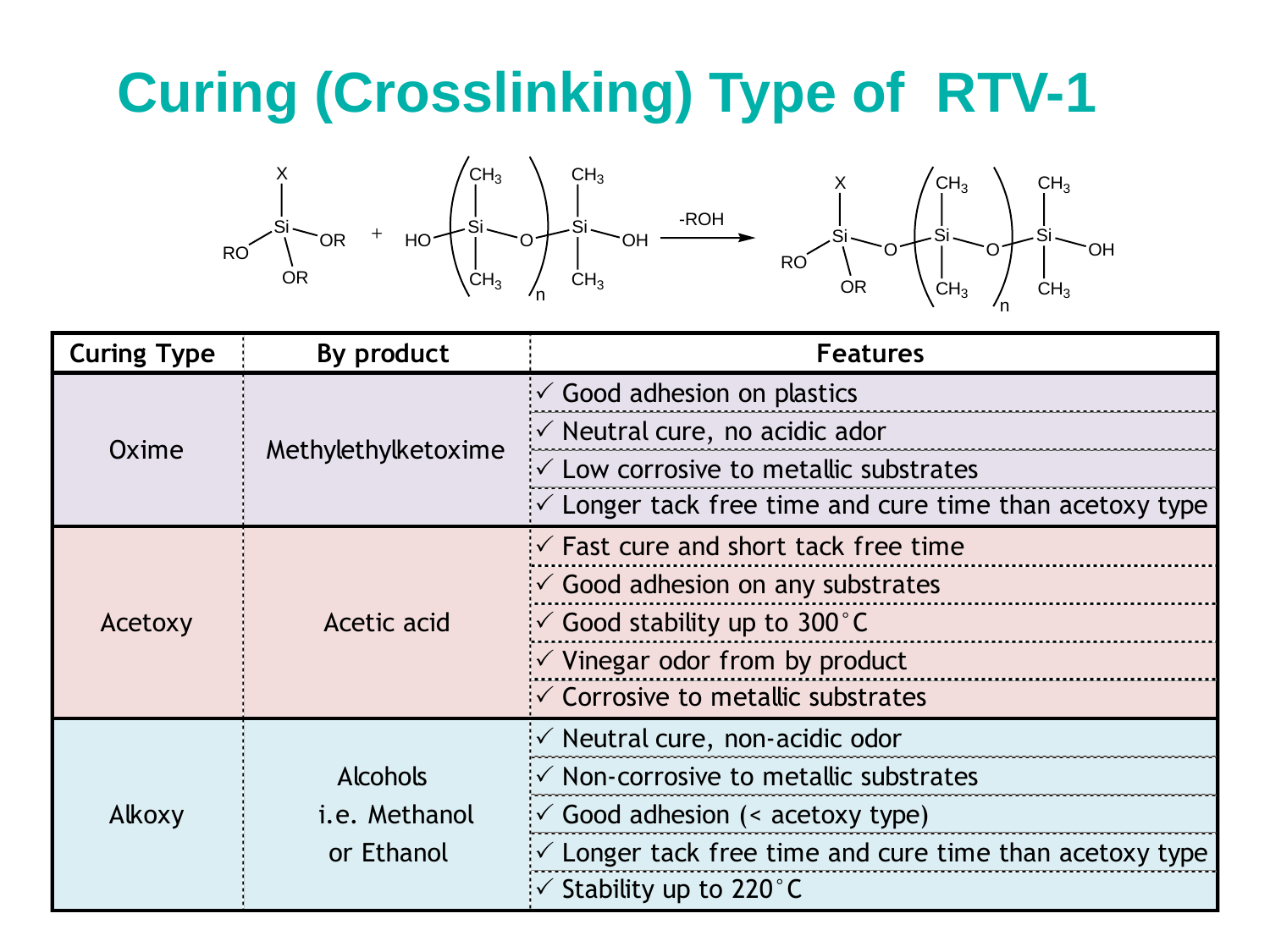### **Silanes as RTV-1 Crosslinkers**

| <b>Curing Type</b> | <b>BRB Silane</b>   | <b>Chemical Name</b>                   | CAS no.          |
|--------------------|---------------------|----------------------------------------|------------------|
|                    | <b>Silanil MOS</b>  | :Methyltris(methylethylketoxime)silane | 22984-54-9       |
| Oxime              | <b>Silanil VOS</b>  | Vinyltris(methylethylketoxime) silane  | 2224-33-1        |
|                    | <b>Silanil POS</b>  | Phenyltris(methylethylketoxime) silane | 34036-80-1       |
|                    | <b>Silanil MTAS</b> | Methyl(triacetoxy) silane              | $4253 - 34 - 3$  |
|                    | <b>Silanil ETAS</b> | :Ethyl(triacetoxy) silane              | 17689-77-9       |
|                    | <b>Silanil PTAS</b> | : Propyl(triacetoxy) silane            | 17865-07-5       |
| Acetoxy            | Silanil MTAS/       | Methyl(triacetoxy) silane/             | $4253 - 34 - 3/$ |
|                    | <b>ETAS Blend</b>   | Ethyl(triacetoxy) silane               | 17689-77-9       |
|                    | Silanil MTAS/       | :Methyl(triacetoxy)silane/             | $4253 - 34 - 3/$ |
|                    | <b>PTAS Blend</b>   | Propyl(triacetoxy) silane              | 17865-07-5       |
|                    | Silanil 118         | Methyltrimethoxysilane                 | 1185-55-3        |
| Alkoxy             | Silanil 203         | Methyltriethoxysilane                  | $2031 - 67 - 6$  |

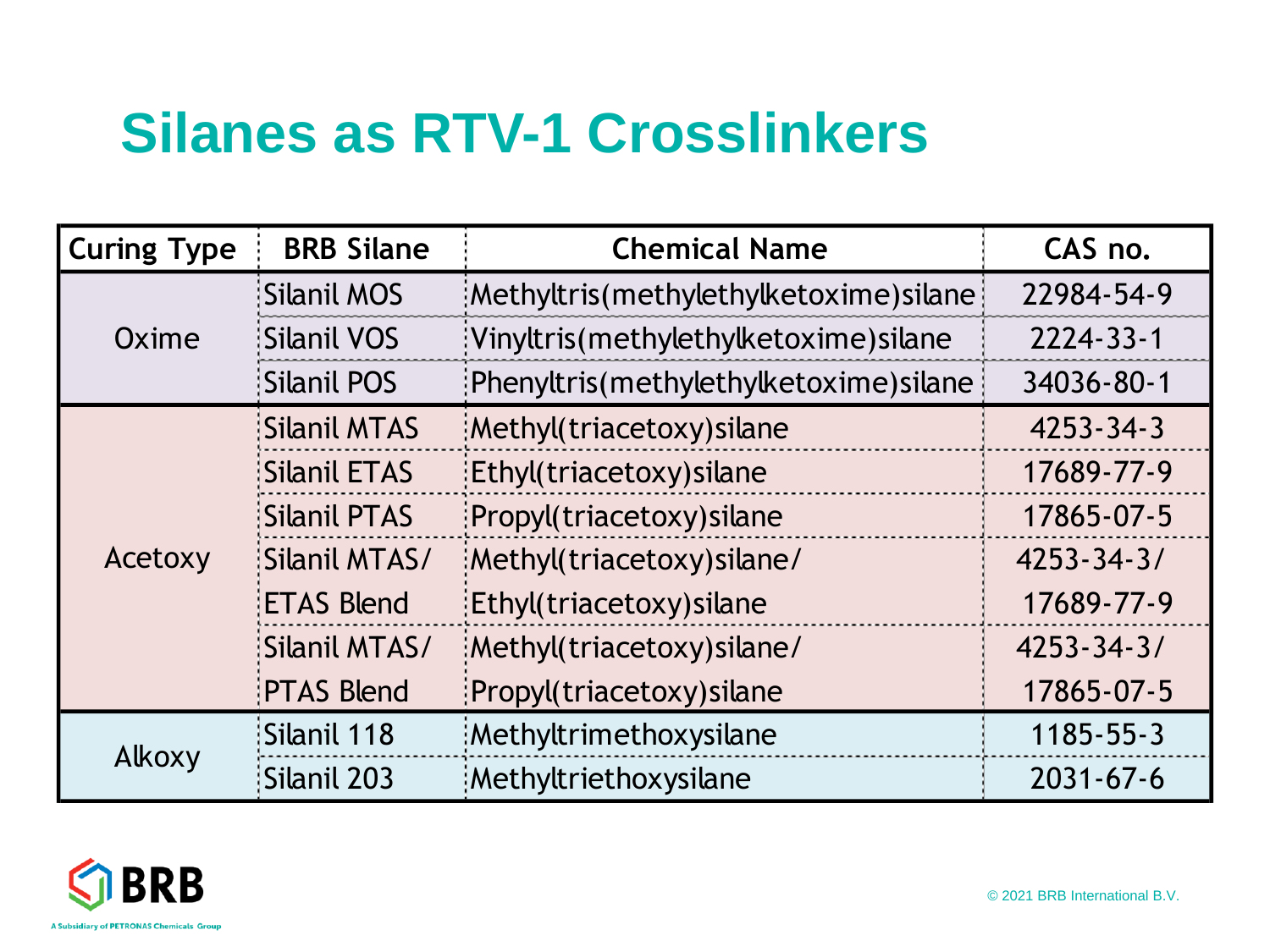### **Silanes as RTV-1 Adhesion Promotors**



**Substrates** 

| <b>Functional Group!</b> | <b>BRB Silane</b>   | <b>Chemical Name</b>                               | CAS no.    |
|--------------------------|---------------------|----------------------------------------------------|------------|
|                          | Silanil 919         | :3-aminopropyltriethoxysilane                      | 919-30-2   |
| Amino                    | Silanil 138         | 3-aminopropyltrimethoxysilane                      | 13822-56-5 |
|                          | Silanil 176         | $N-(2$ -aminoethyl)-3-aminopropyl-trimethoxysilane | 1760-24-3  |
| <b>New product</b>       | <b>Silanil 1479</b> | :Diamino alkyl silane co-oligomer                  |            |
|                          | Silanil 258         | 3-glycidoxypropyltrimethoxysilane                  | 2530-83-8  |
| Epoxy                    | Silanil 289         | :3-glycidoxypropylmethyldiethoxysilane             | 2897-60-1  |
|                          | Silanil 260         | 3-glycidoxypropyltriethoxysilane                   | 2602-34-8  |
| Methacryloxy             | Silanil 250         | :3-methacryloxypropyltrimethoxysilane              | 2530-85-0  |



© 2021 BRB International B.V.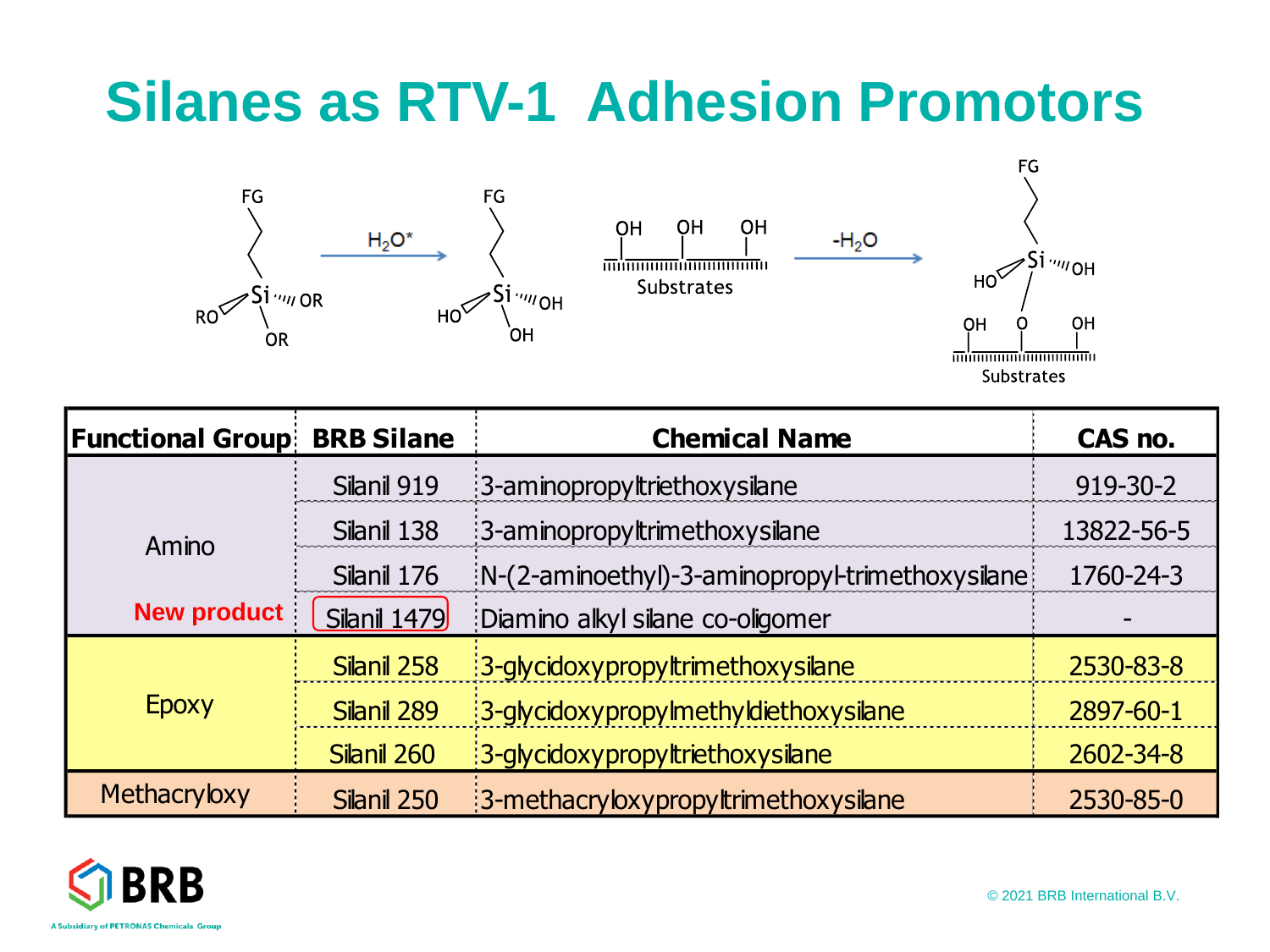### **Adhesion Promoter: Silanil® 1479**

### **Diamino Akyl Silane Co-oligomer**

**The benefits over regular amino silanes:**

Lower VOC, less by products, resulting in lower odor during application

Less yellowing to resins

Higher hydrophobicity than diamino silane monomer, resulting in good wet adhesion

High elasticity with lower modulus of cured adhesives

Good adhesion performance between organic resins and inorganic substrates.



New product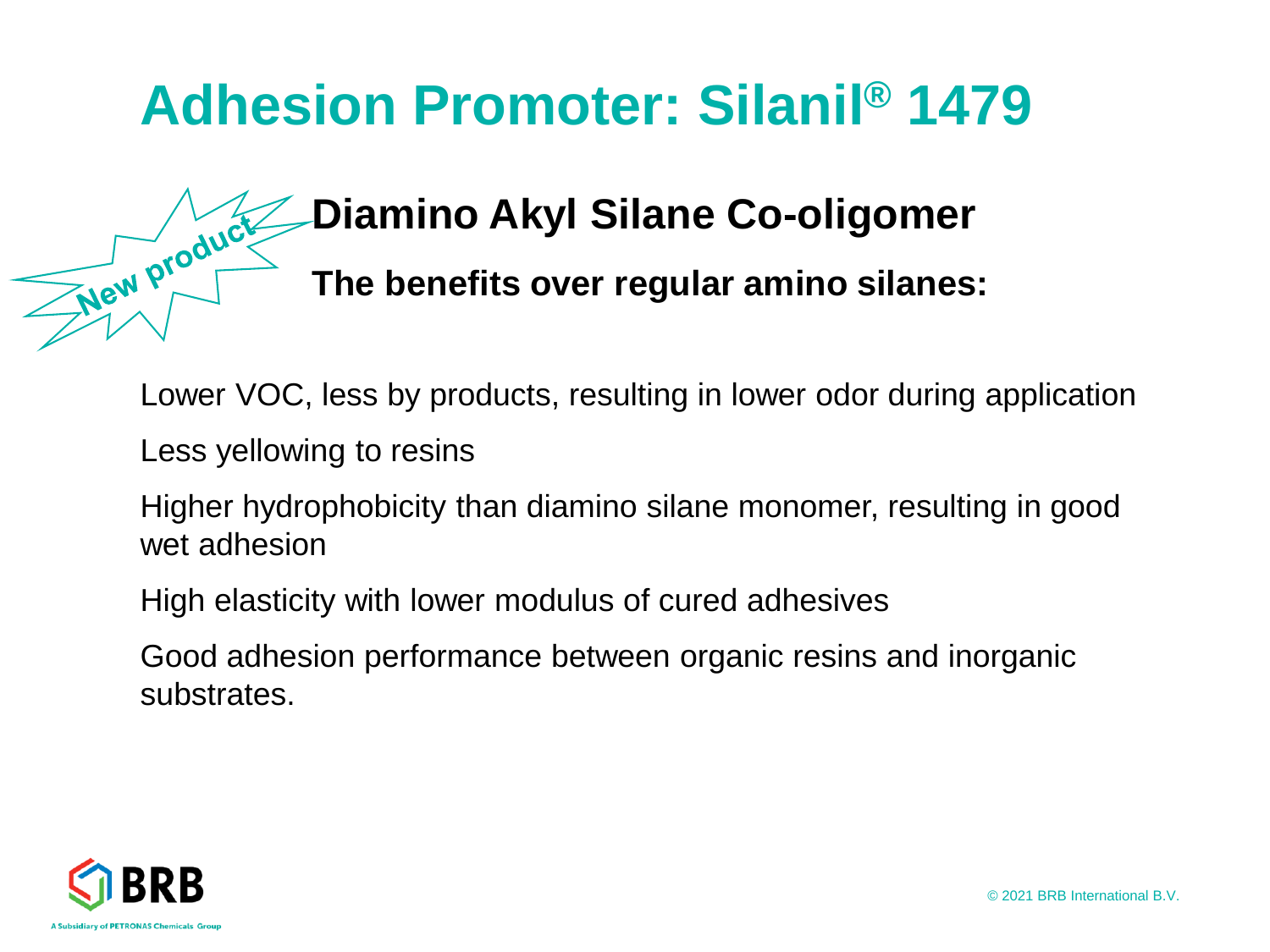# **Product Package for RTV-1 Sealants**

- 1. Acetoxy sealants
- 2. Alkoxy Sealants
- 3. Oxime Sealants
- 4. MS Polymer Sealants

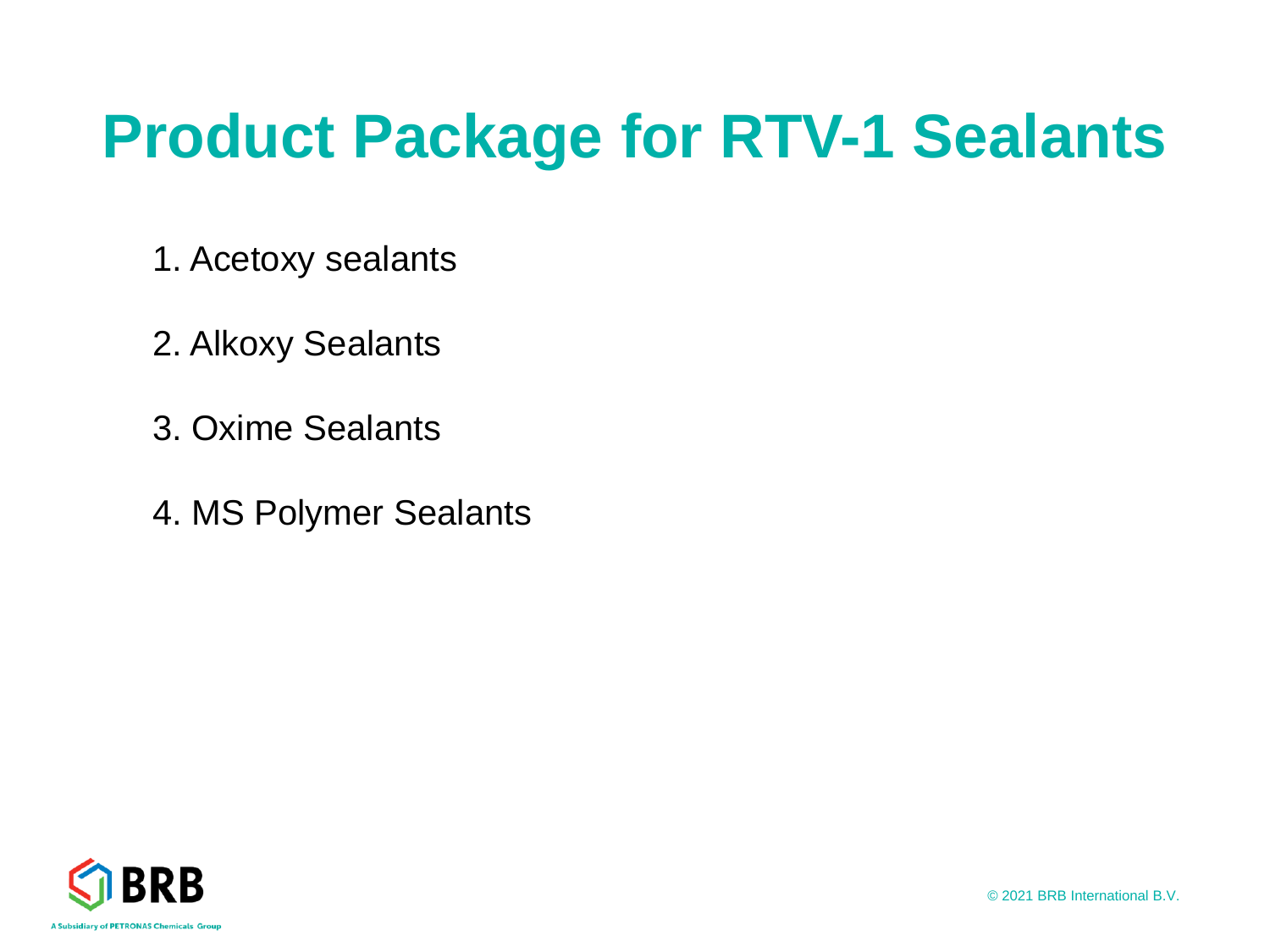### **1. Acetoxy sealants**

A: 100% Silicone Sealant General Purpose

- BRB OH Fluid 80,000 cSt ➔ 60-80%
- BRB Silicone Oil 1,000 cSt ➔ 10 20%
- BRB Silanil<sup>®</sup> MTAS  $\rightarrow$  5 10%
- $\cdot$  BRB DBTDL  $\rightarrow$  0.2-1%
- Third party fumed Silica ➔ 10%

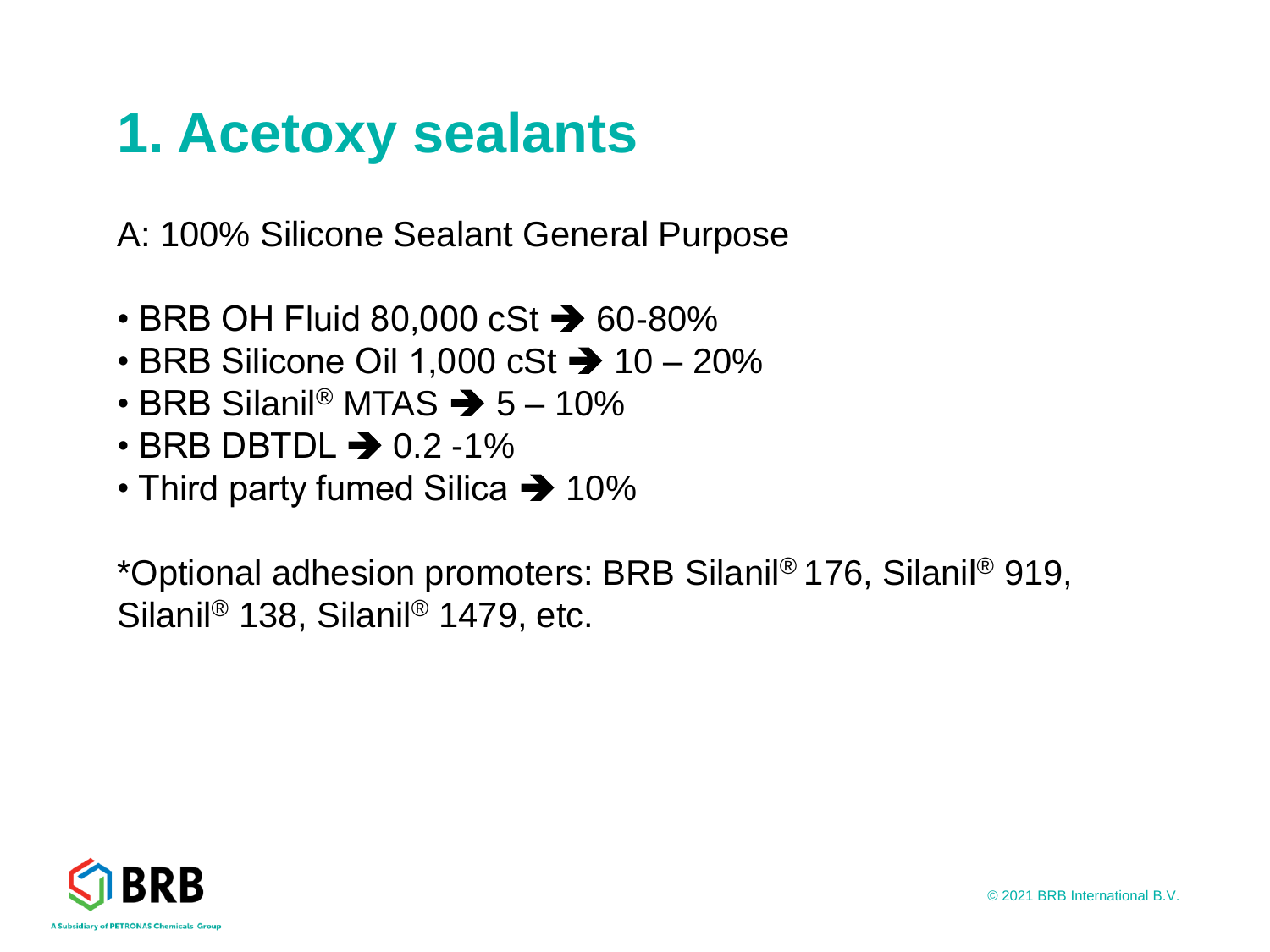### **1. Acetoxy sealants**

B: Extended Silicone Sealant General Purpose

- BRB OH Fluid 80,000 cSt ➔ 40-60%
- Third party solvent plasticizer  $\rightarrow$  20 40%
- BRB Silanil<sup>®</sup> MTAS  $\rightarrow$  5 10%
- $\cdot$  BRB DBTDL  $\rightarrow$  0.2 -1%
- Third party fumed Silica ➔ 10%

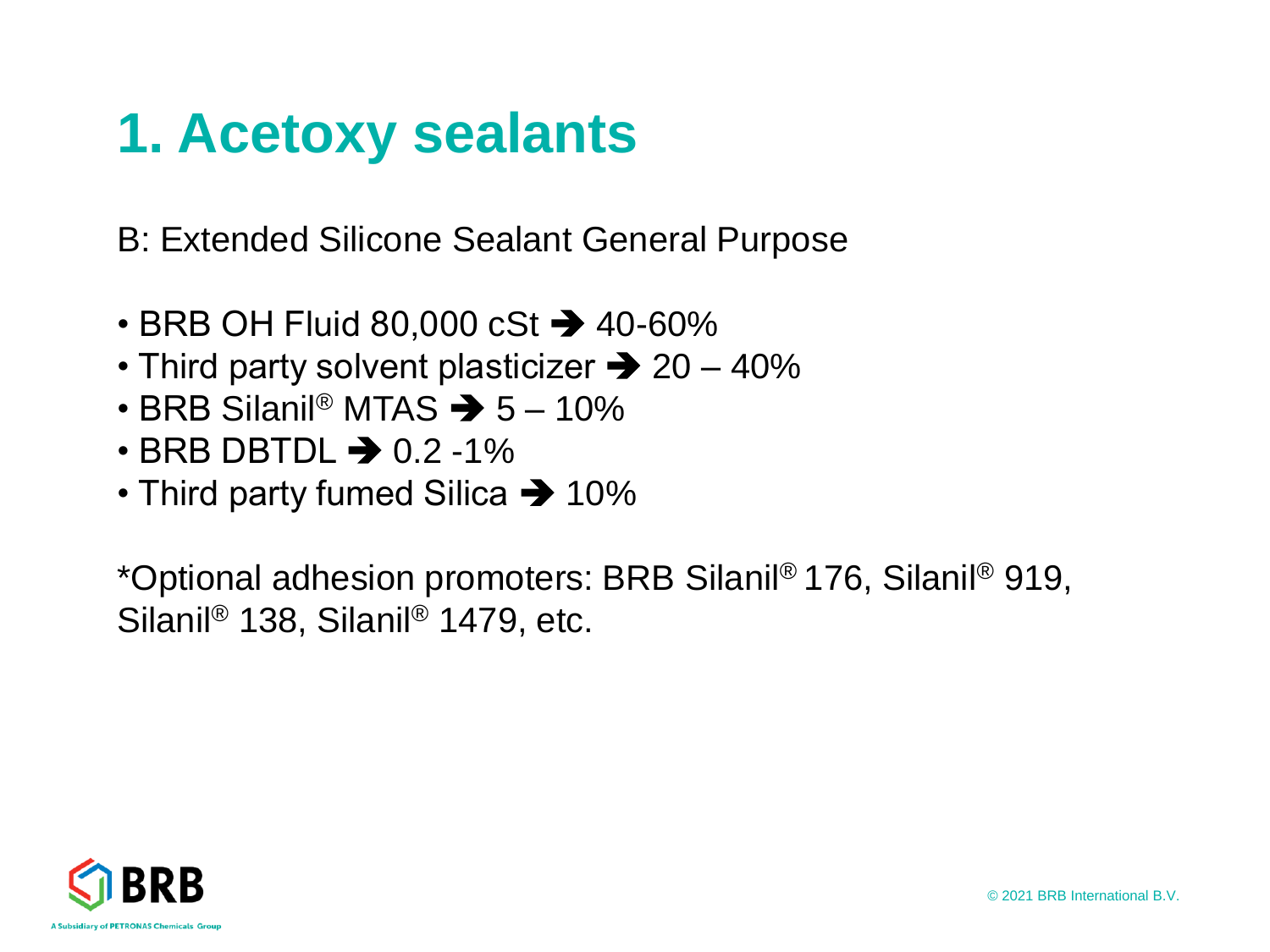### **Catalyst for Fast Cure: DBTDA**

# Faster speed of catalysis performance − faster gelation, tack-free **Dibutyltin diacetate (Diacetoxybutyltin)**

time, and cure time – than DBTDL.

Suitable for acetoxy sealants. (The mixture of DBTDA : DBTDL can be used to design cure time such as ratio of 1.9 : 2.8.)

Soluble in the common solvents i.e. toluene, xylene, benzene, acetone, ethanol, ethyl acetate, chloroform, and other petroleum ethers.



CAS# **1067-33-0**

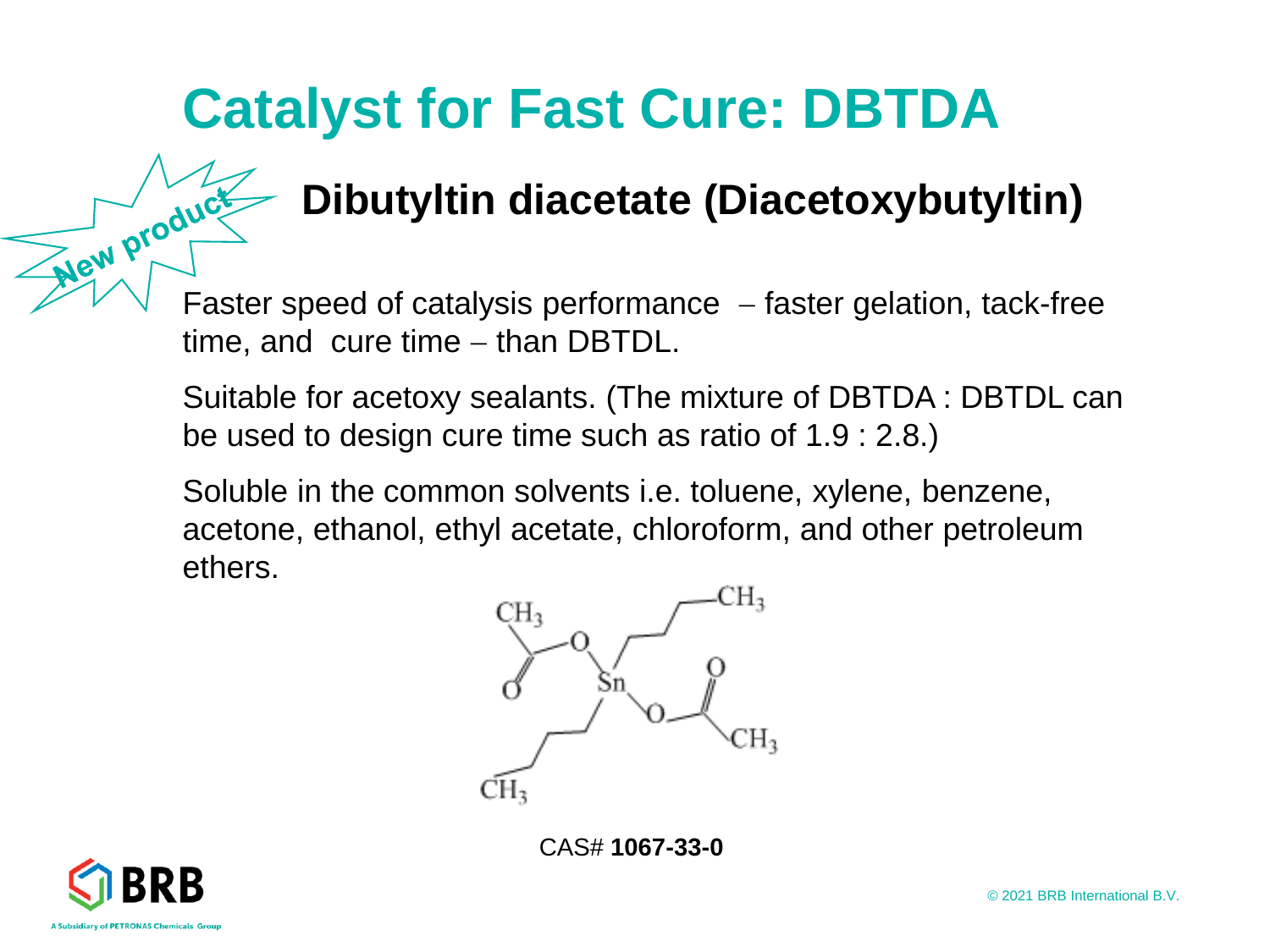### **2. Alkoxy sealants**

- BRB OH Fluid 20,000 cSt and 80,000 cSt
- BRB Silicone Oil 500 cSt
- Third party coated calcium carbonate
- BRB Silanil® 118

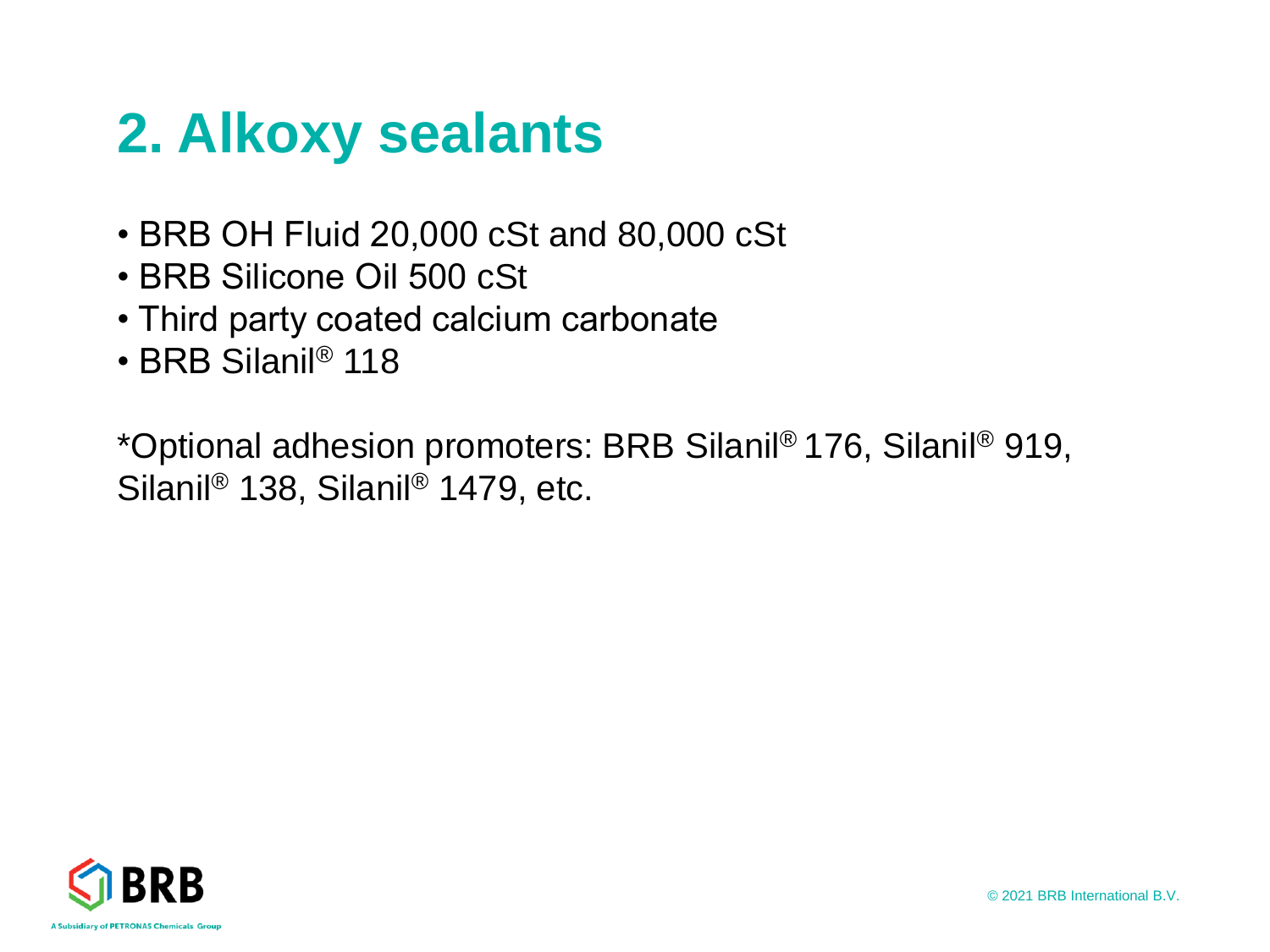### **3. Oxime Sealants**

Neutral Cure All Weather Purpose

- BRB OH Fluid 80,000 cSt → 30 -40%
- BRB Silicone Oil 100 cSt ➔ 5-10%
- Third party coated calcium carbonate ➔40-50%
- BRB Silanil<sup>®</sup> MOS and VOS  $\rightarrow$  3-4%
- $\cdot$ BRB DBTDL  $\rightarrow$  0.2 1.0%

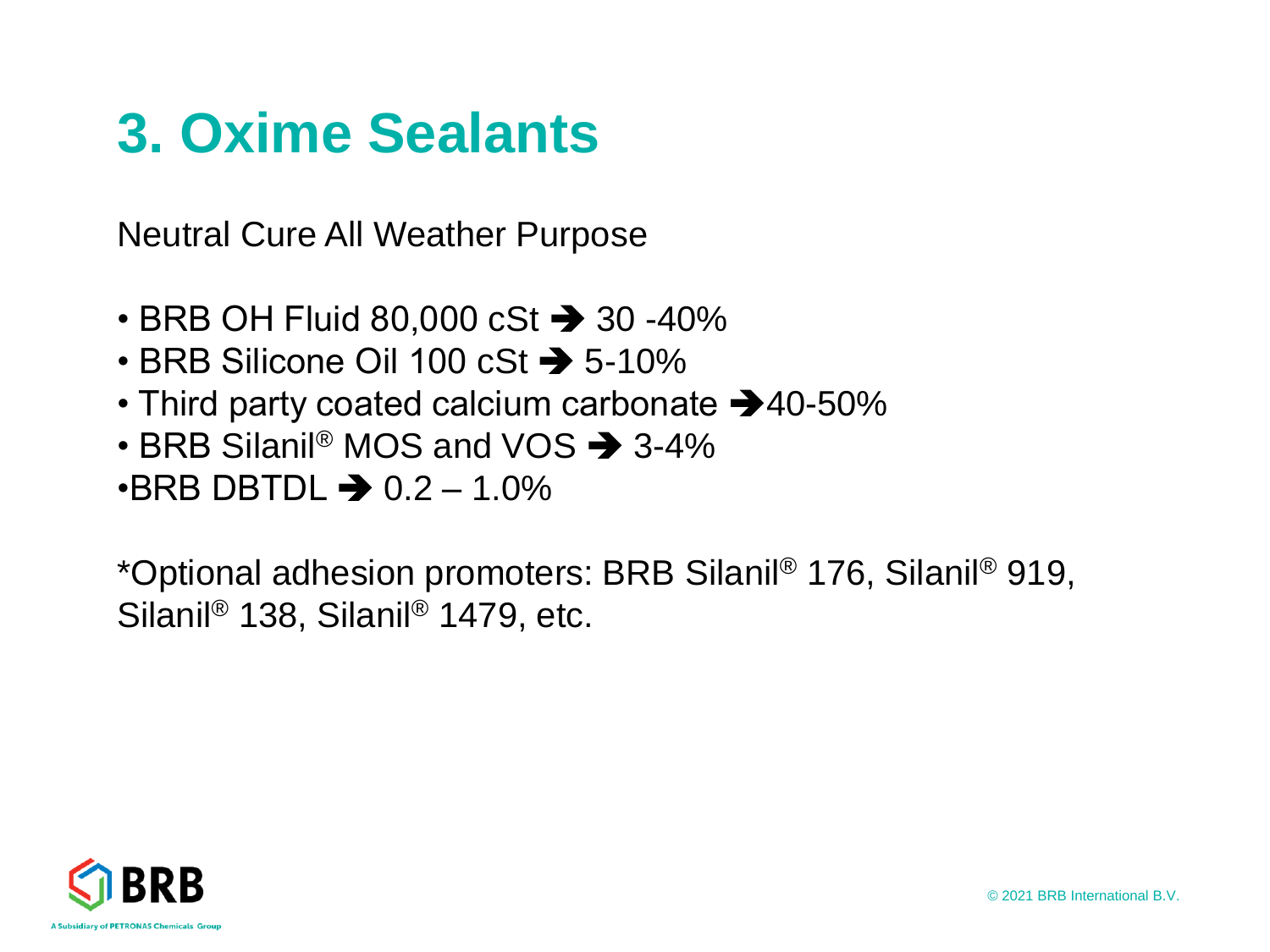### **4. MS-Polymer**

Crosslinker and adhesion promoter for MS-Polymer

• BRB Silanil® 118

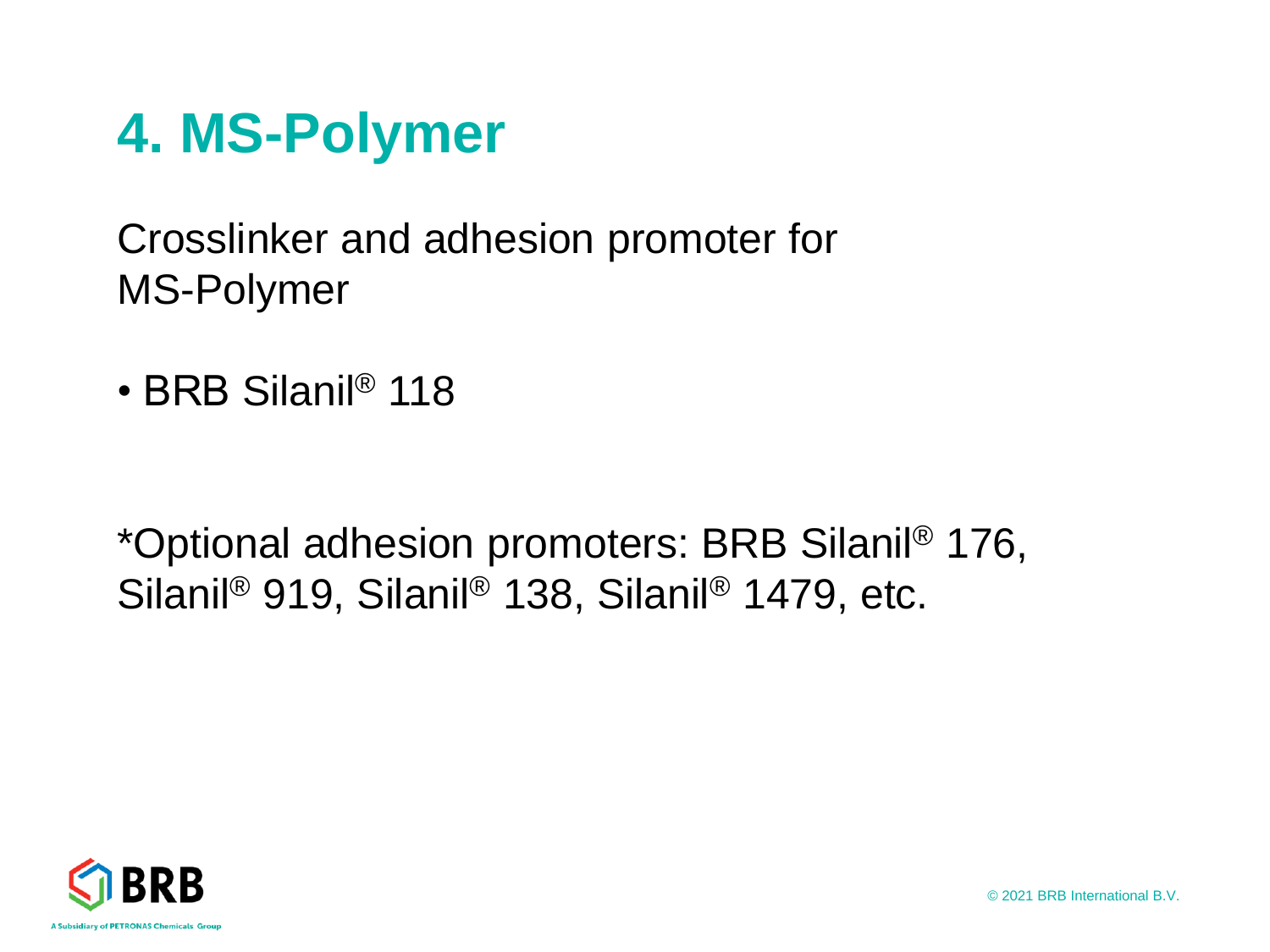### **What BRB offers**

1. Full range of siloxane, silanes, and tin catalyst products

2. Formulation help

3. Only raw material supplier, not competing with sealants in the market

- 4. Flexible supply from regional warehouse
- 5. Competitive prices for continuous sustainable growth

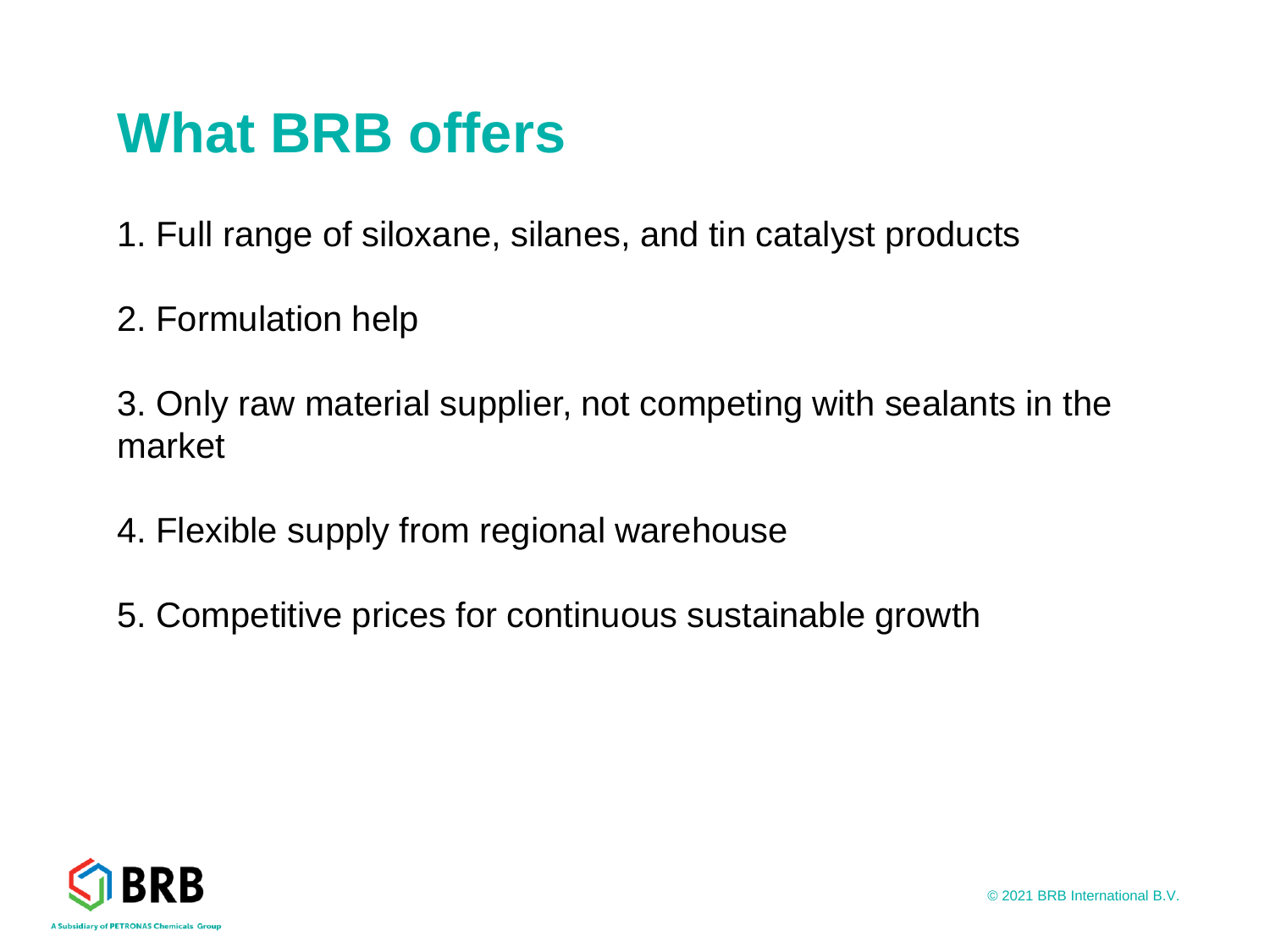### **Recommendation in Adhesives and Sealants**

| By Functional Group Matching |                 |                |             |                 |             |                    |  |  |  |
|------------------------------|-----------------|----------------|-------------|-----------------|-------------|--------------------|--|--|--|
| Acrylic                      | Polyurethane 1K | Poyurethane 2K | Epoxy       | <b>Silicone</b> | Polysulfide | <b>MS Polymers</b> |  |  |  |
| Silanil 250                  | Silanil 258     | Silanil 258    | Silanil 258 | Silanil 176     | Silanil 258 | Silanil 176        |  |  |  |
| Silanil 258                  | Silanil 260     | Silanil 919    | Silanil 919 | Silanil 919     | Silanil 442 | Silanil 919        |  |  |  |
| Silanil 289                  |                 | Silanil 176    | Silanil 176 | Silanil 780     | Silanil 919 | Silanil 1479       |  |  |  |
| Silanil 919                  |                 | Silanil 138    | Silanil 289 | Silanil 1479    |             | Silanil 118        |  |  |  |
| Silanil 276                  |                 | Silanil 1479   |             |                 |             |                    |  |  |  |
| Silanil 780                  |                 |                |             |                 |             |                    |  |  |  |

| By Functions                            |             |                           |               |                             |
|-----------------------------------------|-------------|---------------------------|---------------|-----------------------------|
| <b>Adhesion Promoter Coupling Agent</b> |             | <b>Moisture Scavenger</b> | <b>Primer</b> | <b>Curing Agent for RTV</b> |
| Silanil 919                             | Silanil 919 | Silanil 276               | Silanil 919   | Silanil MOS (Oxime)         |
| Silanil 176                             | Silanil 176 |                           | Silanil 138   | Silanil VOS (Oxime)         |
| Silanil 138                             | Silanil 138 |                           | Silanil 176   | Silanil MTAS (Acetoxy)      |
| Silanil 307                             | Silanil 307 |                           |               | Silanil ETAS (Acetoxy)      |
| Silanil 258                             | Silanil 258 |                           |               | Silanil 118 (Alkoxy)        |
| Silanil 289                             | Silanil 289 |                           |               | Silanil 203 (Alkoxy)        |
| Silanil 442                             | Silanil 442 |                           |               | Silanil MES (Ester)         |
| Silanil 1479                            |             |                           |               | Silanil VES (Ester)         |

**\* Sequence of silane addition into formulation is affected to the function of silane .** 

Remark: Recommendation based on testing and historical experience data.

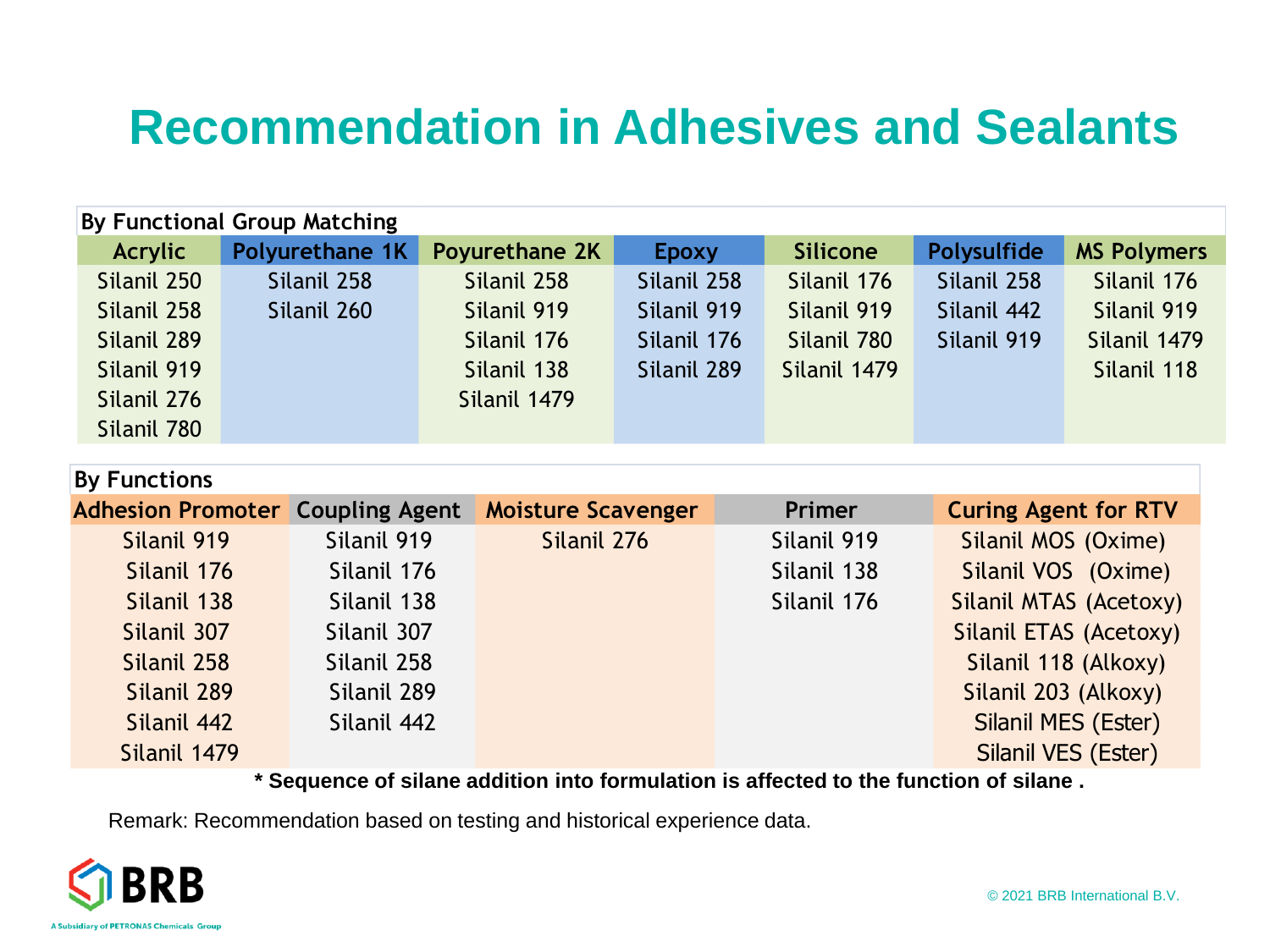### **Factors of Silane Reaction**



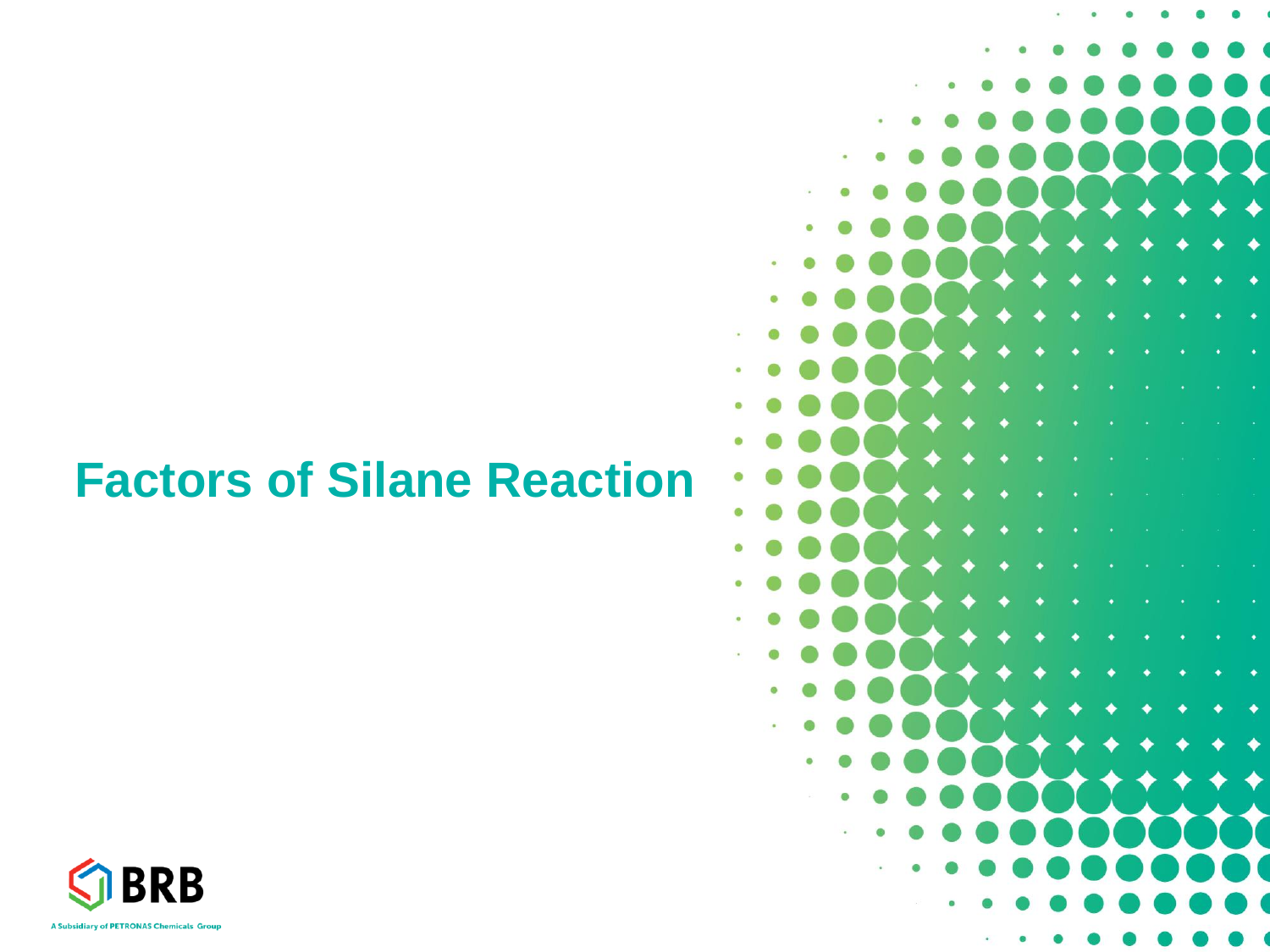## **Factors affecting performance of Silanes**

The performance of Silane is influenced by many parameters including:

- Silane Structure
- Dosage of Silane
	- : Too high dosage may affect poorer property e.g. too rigid, poor stability.
- pH of Resin or Coating
	- : pH can catalyze rate of Hydrolysis and Condensation per next page .
- Unknown Chemicals may catalzse Silane
	- : Mineral Acids, Alkoxide Salts, Tin Compound, Titanate Ester, Zirconium Salts, Phosphorous Compound, and Amines are catalysts for Silanes.
- Temperature of System
	- : Molecule can be moved faster and met each other at higher temperature.

**FG - R- SiX<sup>3</sup>**

> FG (functional group) matches to the resin chemistry to let silane graft well on the resin chains.

- > X group affects to reactivity rate .
- > Bulkier group gives slower reactivity . Methoxy is faster than Ethoxy .

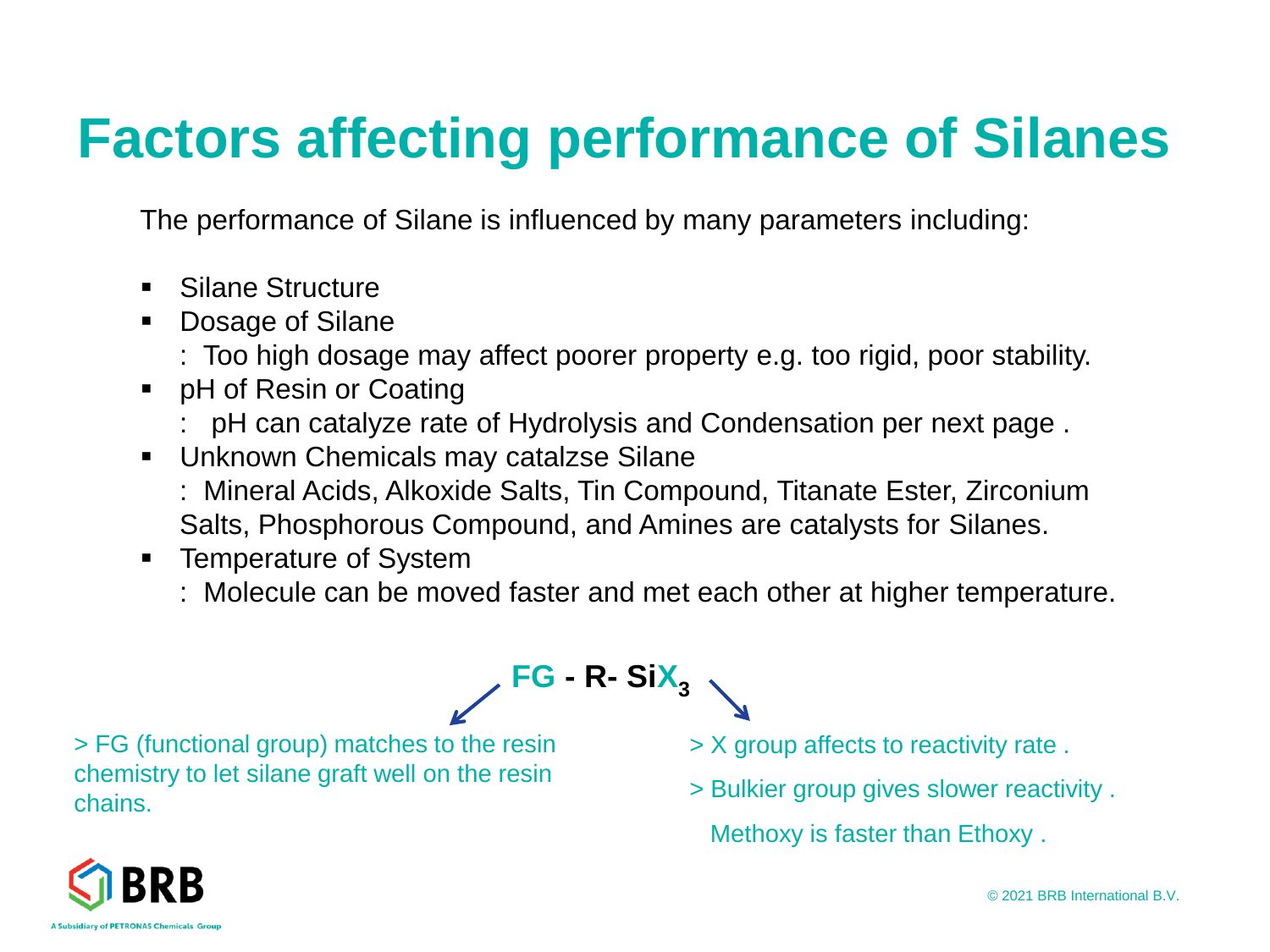### **Hydrolysis Rate of Silanes**

#### **Time for hydrolysis is dependent on solution's pH. Rate of Hydrolysis\*** 10  $\mathbf o$  $RO<sup>6</sup>$ 8 7 6 5 4 3 2 1 -5 -4 -3 -2 -1 0 Rate of Hydrolysis (S-1) Slower Faster

\* Study of Epoxy Silane Hydrolysis Ref: Pohl, E.R. and F.D. Osterholtz. 1985. Kinetics and mechanism of aqueous





- Prefer pH near to neutral (pH 7) for storage stability purpose in adhesion promoter function .
- For WB,  $pH$  is not recommended at  $> 8.5$ which may affect to shelf life of Paints&Coatings .
- -Si-OH (silanol groups) can also react each other or so-called self-crosslink which is not required.

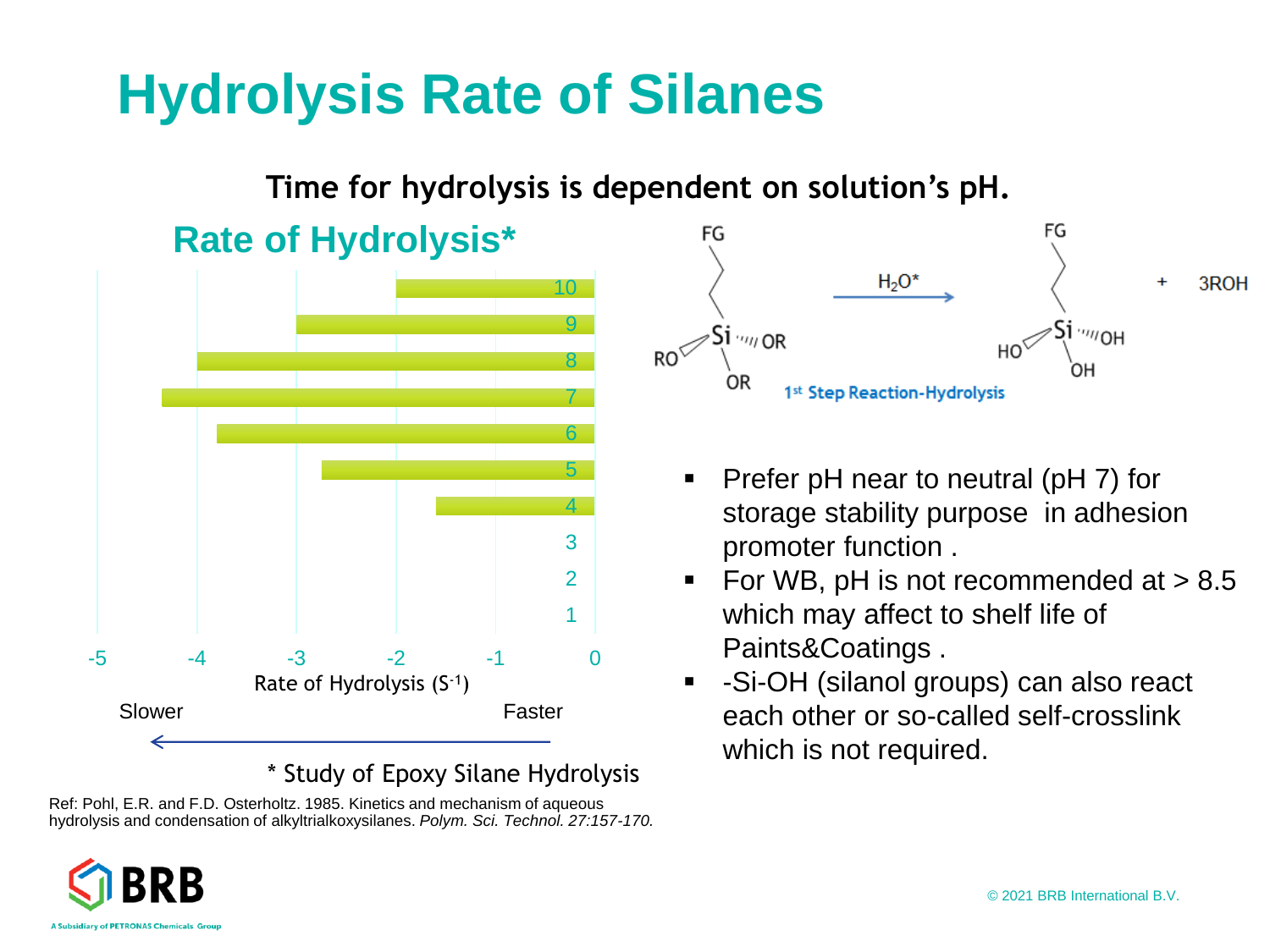### **Condensation Rate of Silanes (After Hydrolysis)**



Ref: Pohl, E.R. and F.D. Osterholtz. 1985. Kinetics and mechanism of aqueous hydrolysis and condensation of alkyltrialkoxysilanes. *Polym. Sci. Technol. 27:157-170.*

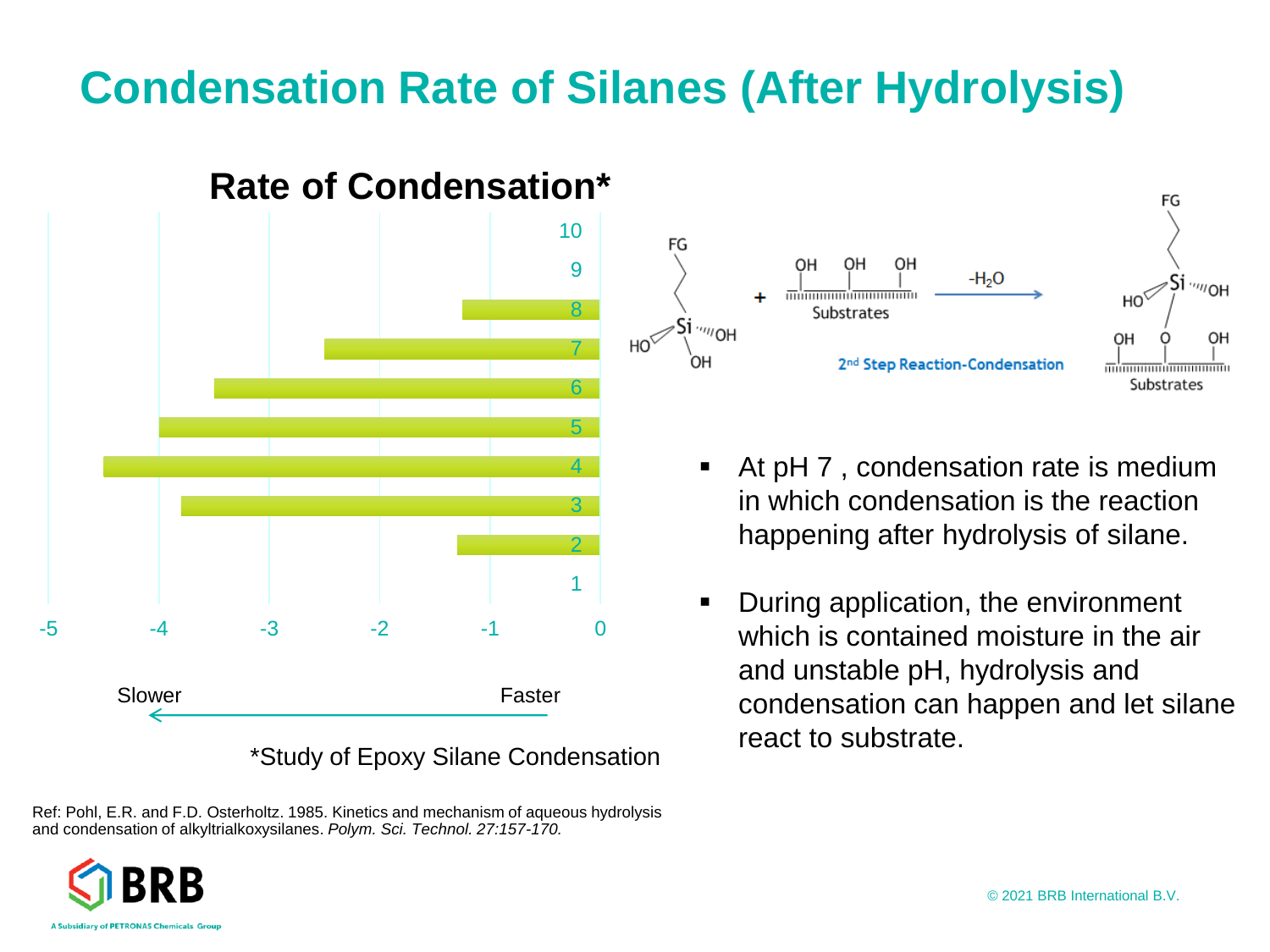### **Hydrolysis Tips for WB and SB**

#### **Waterborne (WB)**

- Hydrolysis is slowest around pH 7, this is good for storage purpose.
- Acid pH and alkaline pH can catalyze rate of hydrolysis.
- Bigger substituents (hydrocarbon) on silicon retard hydrolysis e.g. Ethoxy is slower hydrolysis rate than methoxy.

### **Solventborne (SB)**

- Hydrolysis of the first alkoxy group is slow.
- **EXECOMOLS can retard hydrolysis rate.**
- Silanetriol species are unstable and able to condense in SB.

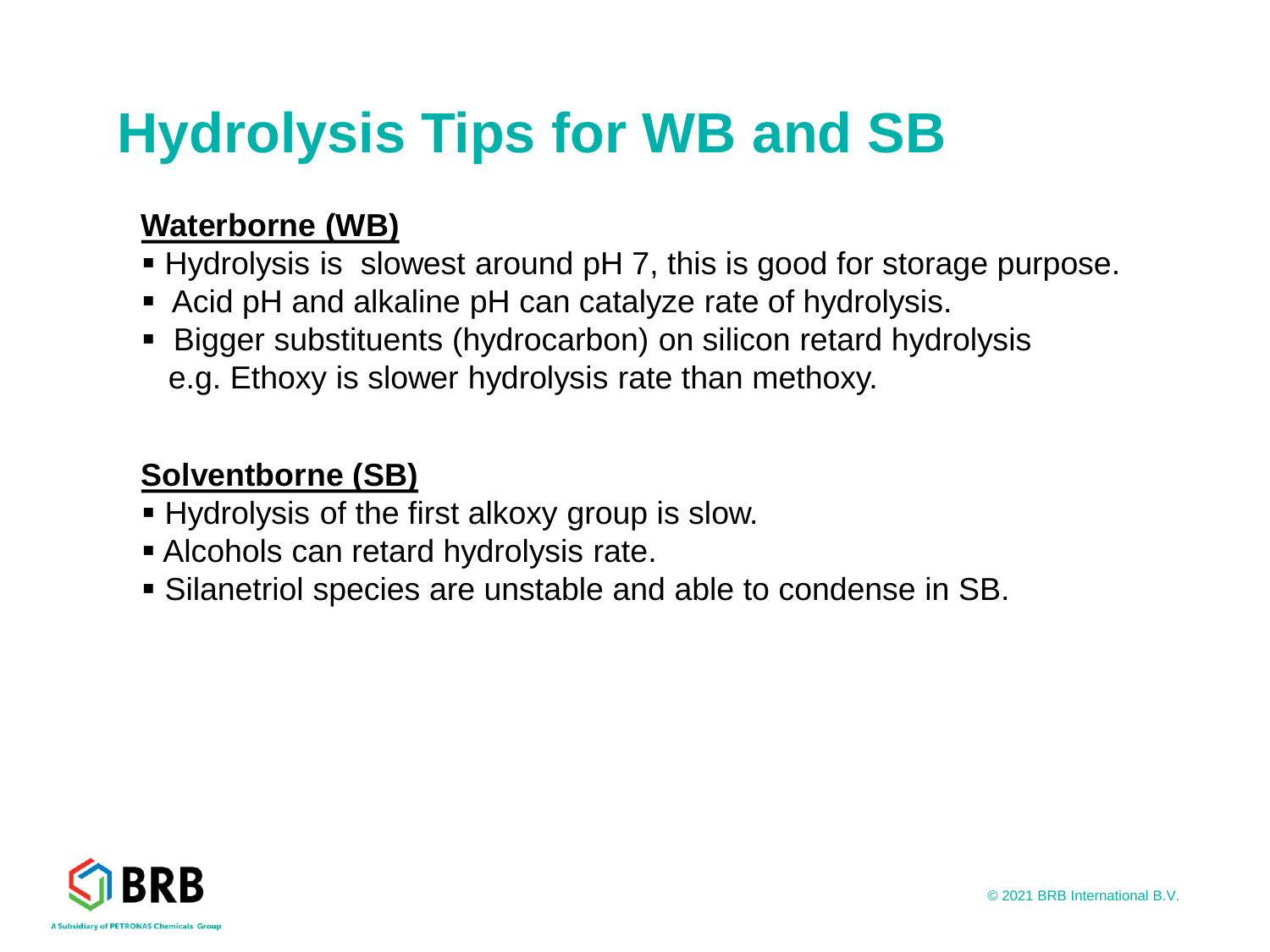### **Signs of Unexpected Hydrolysis + Condensation of Silane**

**Trouble signs in Resins or Coatings** 

- Gel formation
- Seeding
- Viscosity buildup
- White precipitate
- Loss of performance over time

e.g. The first test shows good adhesion performance but after a few weeks, the second test shows poor adhesion on the same sample.

**These signs mean silanes may self-crosslink. The worst case is entire gel.**